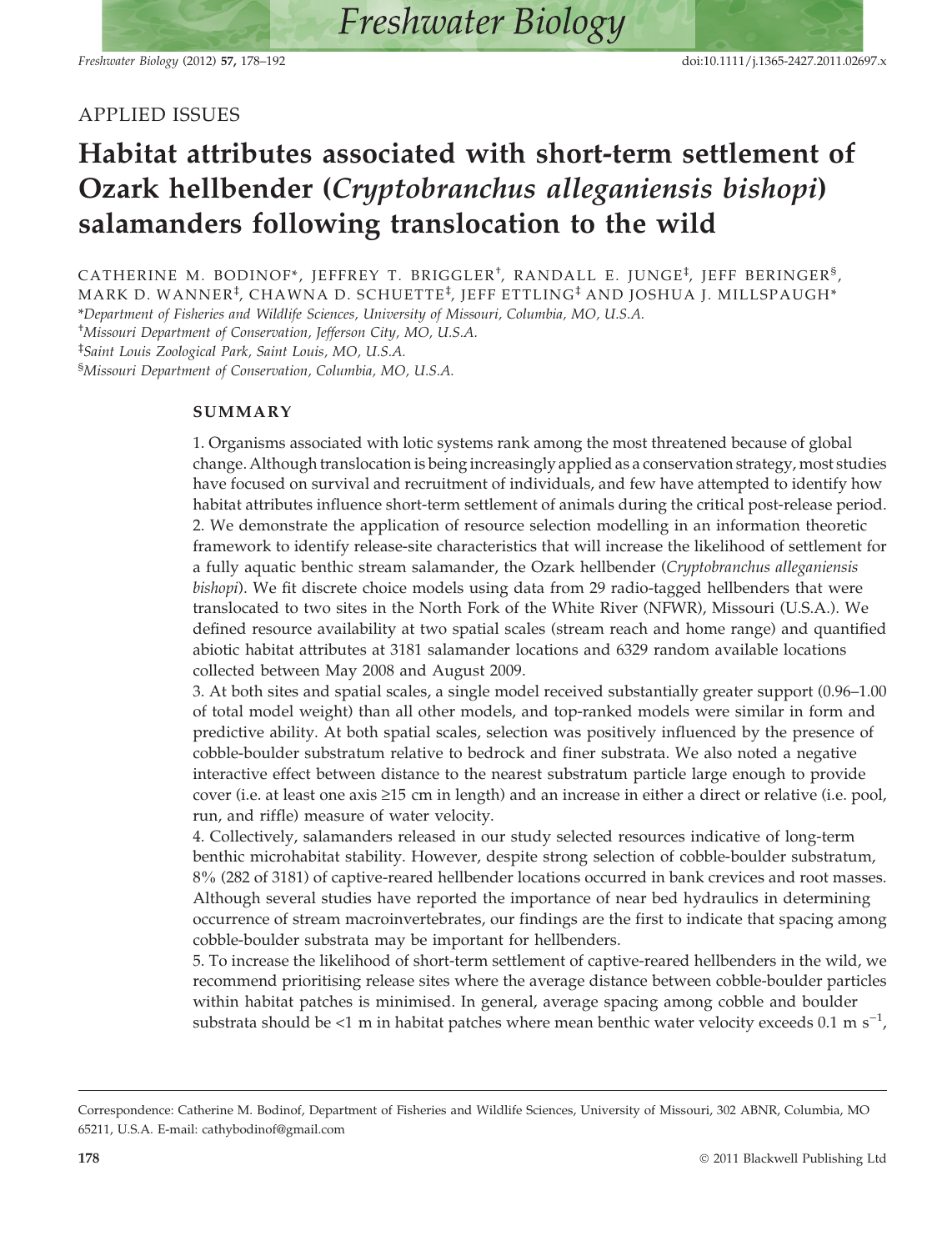and <0.5 m where water velocity approaches 0.30 m  $s^{-1}$ . Based on home range sizes of captivereared Ozark hellbenders, the collective extent of suitable cobble-boulder habitat patches within release sites should approximate at least 10  $m<sup>2</sup>$  per salamander released.

Keywords: Cryptobranchus alleganiensis, release site suitability, resource selection, substratum, translocation

## Introduction

Running water habitats are among the most imperilled on Earth, as a result of impoundment, exploitative water withdrawal, chemical contamination, siltation, introduction of non-native species and potential climate change (Benke, 1990; Ricciardi & Rasmussen, 1999; Malmqvist & Rundle, 2002; Heino, Virkkala & Toivonen, 2009). Not surprisingly, fauna associated with lotic systems typically rank among the most threatened taxa globally (Allan & Flecker, 1993). Studies have identified that in North America alone, 39% of known freshwater fishes (Jelks et al., 2008), 76% of known mussel species (Williams et al., 1993) and 48% of crayfish species (Taylor et al., 1996) require some level of protection. Among amphibians, which are one of the most threatened taxa globally, 62% of species associated with flowing water are currently experiencing rapid decline (Stuart et al., 2004). In response to threats re-introduction, repatriation and managed relocation (collectively 'translocation programs') are expected to be increasingly applied conservation strategies for lotic species (Olden et al., 2010).

The success of any animal translocation relies on the quality of habitat where animals are released (Armstrong & Seddon, 2008). This may be especially true for lotic species, many of which exhibit limited mobility (e.g. mussels, crayfishes, amphibians and some fishes), that are restricted to the longitudinal gradient of the stream where they are released. While survival may be the proximate determinant of persistence of a translocated population, persistence may ultimately depend on habitat that influences post-release movements, dispersal, settlement of individuals and thus establishment of a population in the wild (Armstrong & Seddon, 2008). For example, longdistance dispersals and high rates of movement in search of habitat matching a specific template can increase risk of predation and decrease body condition of recently translocated animals during the critical post-release phase, thereby lowering survival rates (Stamps & Swaisgood, 2007).

Focused monitoring and testing of a priori hypotheses concerning how habitat attributes may influence settlement of translocated animals can improve our ability to identify suitable release sites and therefore increase translocation success (Armstrong & Seddon, 2008). Wildlife resource selection studies assume that animals disproportionately use specific resources compared with what is available (Cooper & Millspaugh, 1999), presumably to increase fitness. Translocated animals are unique because they lack prior knowledge of release sites, and post-release selection may be influenced by conditions of captive rearing, attributes of a native range (Rittenhouse et al., 2007; Rust, 2010) or primitive instincts (Wiens, 1970, 1972). Therefore, quantifying resource selection patterns of translocated populations can help define objective criteria for selecting release sites that will increase the likelihood that translocation subjects will quickly settle and begin contributing to population establishment. Multiple studies have evaluated resource selection of translocated mammal (Anderson et al., 2005; Oakleaf et al., 2006; Jachowski et al., 2011) and avian (Baxter et al., 2009; Joyce, 2009; Michel et al., 2010) populations. However, among translocations involving lotic species, post-release monitoring tends to focus largely on survival and recruitment, and associations between habitat and population persistence are rarely evaluated (Cope & Waller, 1995), or only evaluated posthoc (Harig & Fausch, 2002; Porath et al., 2010).

One lotic species that is undergoing precipitous declines throughout its range is the hellbender, Cryptobranchus alleganiensis Daudin (Mayasich, Grandmaison & Phillips, 2003; Wheeler et al., 2003; Foster, Mcmillan & Roblee, 2009). Hellbenders are fully aquatic, large (up to 74 cm), long-lived benthic salamanders (over 30 years) that occur in cool streams where there is a prevalence of large rocks for cover and crayfish for prey (Nickerson & Mays, 1973a, b; Taber, Wilkinson & Topping, 1975; Williams et al., 1981). Two subspecies of hellbender exist. The eastern hellbender (C. a. alleganiensis) occurs through portions of the Susquehanna, Tennessee, Ohio and Mississippi River drainages from New York south to Georgia, and in a disjunct portion of the Mississippi River drainage in south central Missouri. The Ozark hellbender (C. a. bishopi [Grobman, 1943]) is endemic to the Black and White river drainages of extreme southern Missouri and northern Arkansas. While hellbender declines have been noted throughout the species' range (Federal Register,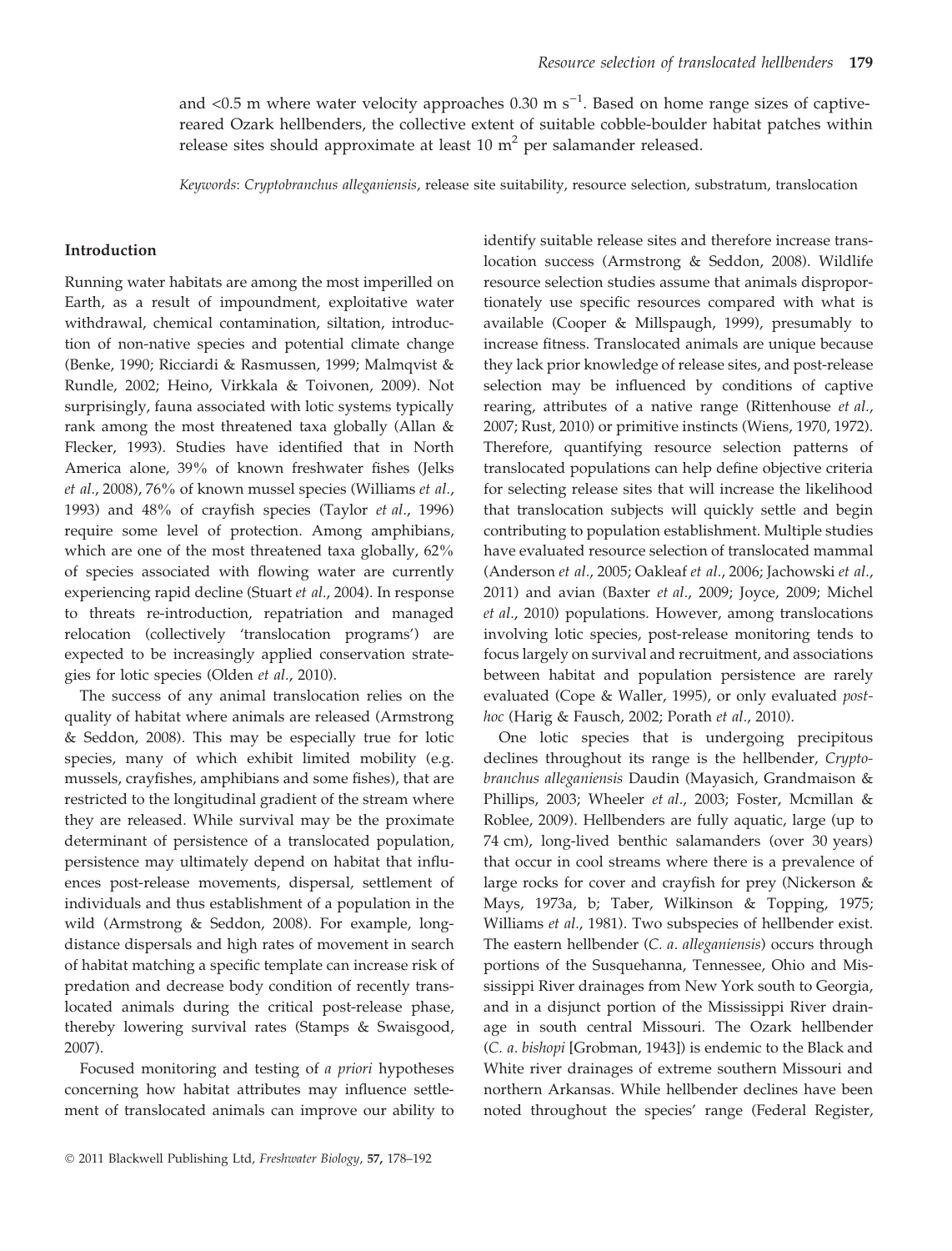2010), both eastern and Ozark hellbenders have declined by an average of 77% in Missouri alone since the mid-1980s (Wheeler et al., 2003). Drivers of hellbender declines may include illegal harvest (Nickerson & Briggler, 2007), habitat disturbance, degraded water quality (Briggler et al., 2007), introduced predators (Gall & Mathis, 2010) or disease (Briggler, Larson & Irwin, 2008; Bodinof et al., 2011). Several agencies are considering captive rearing and translocation as a management strategy to improve wild hellbender populations. However, no studies have evaluated how captive-reared hellbenders might respond to translocation.

We demonstrate the application of resource selection modelling to identify release-site characteristics that will increase the probability of translocation subjects settling within release sites, using captive-reared Ozark hellbenders released as part of a pilot attempt to augment wild populations in one Missouri stream. Specifically our objectives were to (i) identify abiotic resource attributes associated with locations selected by captive-reared Ozark hellbenders post-release and (ii) define objective criteria for identifying fine scale habitat characteristics that will increase the probability of captive-reared Ozark hellbenders settling within a release site.

### Methods

#### Study area

Our study was conducted along the North Fork of the White River (NFWR), a seventh order, primarily springfed stream, originating in southern Missouri. The NFWR flows south for approximately 167 km before entering Norfork Reservoir near the Arkansas border (U.S.A.). In Missouri, the NFWR catchment encompasses  $3597 \text{ km}^2$  of land characterised by karst topography and classified by the Missouri Department of Conservation as crop/grassland (37.5%), forest⁄woodland (61.9%) and urban (0.1%) land use (http://extra.mdc.mo.gov/fish/watershed/ northfrk/contents/).

Our study consisted of two sites (hereafter upper and lower) in the NFWR, separated by approximately 17 km of stream. We choose not to reveal the discrete location of study sites because of threats of illegal collecting and the current status of hellbenders in Missouri. We based our selection of translocation sites on the presence of boulders and an apparent abundance of crayfish for prey. Each site was approximately 1 km long and contained at least one relatively large patch of cobble and boulder that we defined as 'core habitat' (Fig. 1). Clusters of boulder appeared patchy and largely overlapped bedrock with



Fig. 1 Core habitat (boxes) within the upper (a) and lower (b) sites on the North Fork of the White River, Missouri, where captive-reared Cryptobranchus alleganiensis bishopi were released, 2008–2009. Note the patchier, smaller extent of boulder cover within upper site core habitat.

deep crevices within upper site core habitat, while boulders were densely arranged, covered a greater extent and bedrock crevices were virtually absent within lower site core habitat. Core habitat at both sites was bordered upand downstream by extensive (>200 m long) gravel-pebble beds. Prior surveys had yielded fewer than 10 wild hellbenders in core habitat of each site. Therefore, resident density was estimated to be extremely low compared with historical accounts from the NFWR (Nickerson & Mays, 1973a,b). Random sampling of runs and riffles (<1 m deep) using a 1-m kick-seine technique (Mather & Stein, 1993) in August 2008 indicated that crayfish (prey) densities were similar between sites (upper site  $= 12.16 \pm 2.4$  crayfish m<sup>-2</sup> SE; lower site = 12.61  $\pm$  1.52 crayfish m<sup>-2</sup> SE).

#### Study animals

We monitored 36 captive-reared juvenile Ozark hellbenders that were released to bolster remnant wild populations. Salamanders were hatched from eggs collected from the NFWR in 2002 (S. Unger, unpubl. data), and were reared in captivity from 2003 until 2008 at the Saint Louis Zoo's Ron Goellner Center for Hellbender Conservation. We lined captive enclosures with gravel, cobble and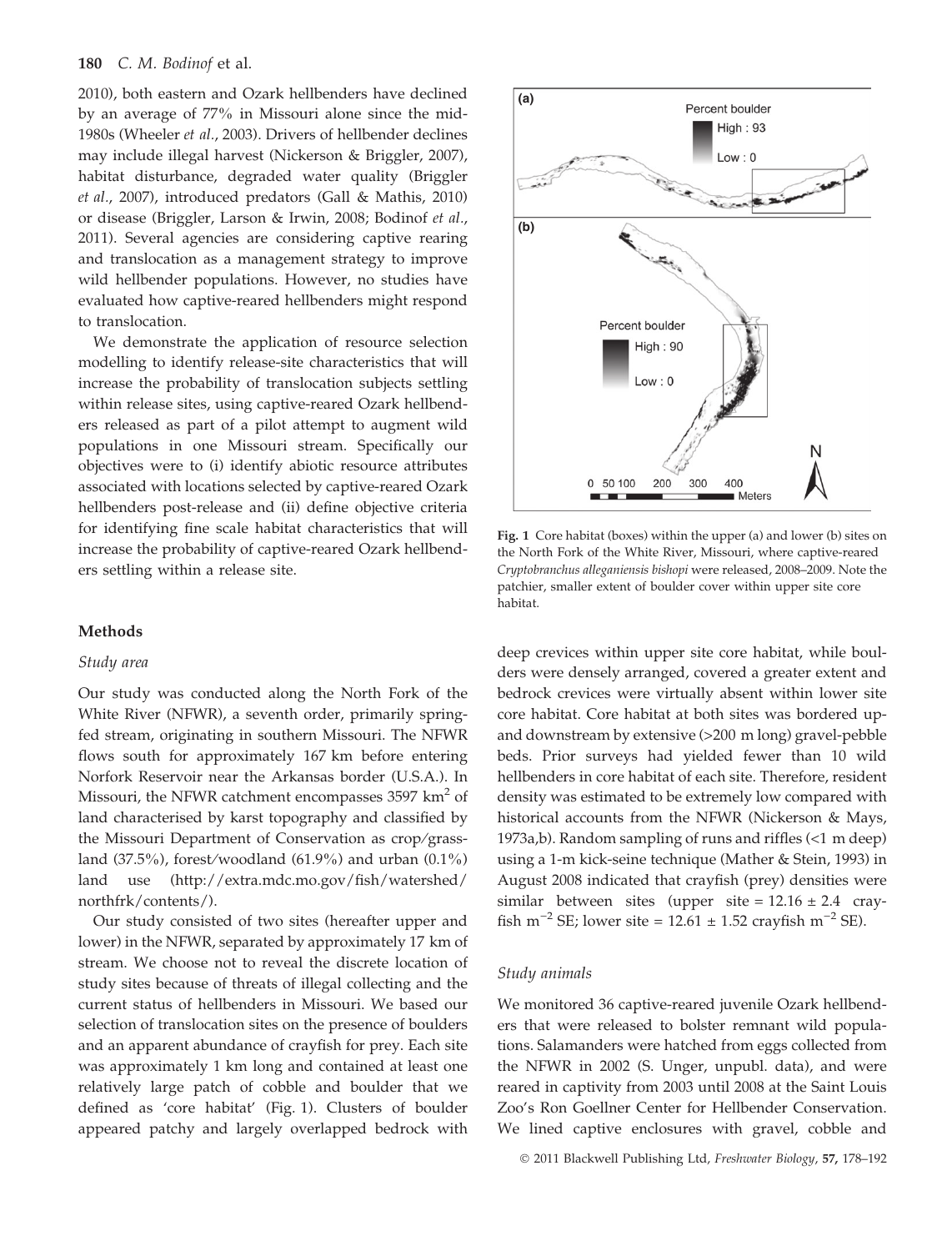boulder substrata, and circulated cool oxygenated water to mimic wild conditions. Before release, we surgically implanted each salamander with Sirtrack Limited model RVI 118 or RVI 218 radio transmitters permitting the transmitter weight was  $\leq 5\%$  salamander mass. At surgery, mean mass of salamanders was  $202 \pm 9$  g SE (range = 142–334 g), mean total length was  $319 \pm 4$  mm SE (range = 285–368 mm) and genders were unknown. We released salamanders 14–28 days after surgery unless we observed rupturing of sutures, in which case we repaired sutures and held individuals for 14–28 additional days prior to release. We randomly selected 18 salamanders to be released under pre-selected boulders within core habitat of each study site over four discrete events between May and October 2008.

#### Sampling of used and available resources

To account for variation in selection across all times of day, we systematically located each salamander every  $32 \pm 4$  h (approximately five locations per week) between 19 May 2008 and 14 November 2008, and between 26 March 2009 and 18 August 2009. Between 14 November 2008 and 25 March 2009 (hereafter winter), we located salamanders approximately once per week but did not include winter observations in our resource selection analyses. We identified salamander locations by wading or canoeing (if water depth  $\geq 1.5$  m) and homing procedures (White & Garrott, 1990) using a three element Yagi antenna and an Advanced Telemetry Systems (Isanti, MN, U.S.A.) receiver (model R2000, R4000 or R410). Homing allowed us to identify discrete cover resources, such as rocks or root masses, and allowed us to document fine scale  $(20.30 \text{ m})$  movement between objects. When we could not distinguish the used cover resource by homing, we confirmed locations visually by snorkelling or with an Aqua-Vu® SV 100 (Outdoor Insights Inc., Crosslake, MN, U.S.A.) camera.

We quantified availability of resources at two spatial scales, including within the immediate reach (50–100 m radius) and within the immediate vicinity representative of a typical home range  $[5 \text{ m} \text{ radius} \text{ (e.g. } 79 \text{ m}^2 \text{ as per}$ Peterson & Wilkinson, 1996)]. Cooper & Millspaugh (1999) emphasise the importance of defining availability based on accessibility defined by movement constraints for a particular species. While hellbenders are capable of travelling long distances (>100 m) up- and downstream (Gates et al., 1985), such lengthy movements are rare (Nickerson & Mays, 1973a, b; C. Bodinof, unpubl. data). Typically, hellbender space use is characterised by high fidelity to a relatively small patch of habitat (Hillis &

Bellis, 1971). Therefore, the broadest spatial scale we considered (hereafter reach scale) reflected availability within an area accessible to each salamander, based on the time interval between sequential relocations, but that likely occurred outside of the home range. The finest spatial scale (hereafter home range scale) reflected an area that was accessible over a shorter temporal scale and more likely to be encountered during typical movements within a home range. Each time we located a salamander (except during winter) we identified one random available location at the reach scale and one at the home range scale, based on a random azimuth (selected with replacement) and a random distance between 50 and 100 m (reach scale) or 0.5 and 5 m (home range scale). If the available location fell outside of the river corridor (e.g. on dry land), we selected a new random azimuth and distance until the location fell within the wetted river channel.

At each used and available location, we measured eight abiotic resource attributes that we hypothesised might influence Ozark hellbender selection (Table 1). We recorded the size class (Wentworth, 1922) of the substratum particle first encountered by a metre-stick placed vertically over used locations or placed blindly at available locations. If salamanders were located 'out' from cover, we recorded size class of the substratum the majority of the animal was resting on. When salamanders were located under objects other than rocks (e.g. bank crevices), we recorded size class of the first particle encountered within the cavity being used. We recorded the dimensions

Table 1 Covariates used in captive-reared Cryptobranchus alleganiensis bishopi resource utility models

| Variable                | Description                                                          | Adjusted value                   |  |  |
|-------------------------|----------------------------------------------------------------------|----------------------------------|--|--|
| Bed <sub>sub</sub>      | Bedrock                                                              | Bed <sub>oub</sub>               |  |  |
| Coarse <sub>sub</sub>   | Coarse substratum [cobble<br>and boulder as per<br>Wentworth (1922)] | Coarse <sub>sub</sub>            |  |  |
| Size <sub>coarse</sub>  | Size (width) of coarse<br>substratum (cm), other<br>substrata = $0$  | $Size_{coarse} + 0.01$           |  |  |
| $Dist_{cover}$          | Distance to substratum<br>with at least one<br>axis $\geq$ 15 cm (m) | $Dist_{cover} + 0.01$            |  |  |
| Pool                    | Pool                                                                 | Pool                             |  |  |
| Run                     | Run                                                                  | $_{\rm{Run}}$                    |  |  |
| Velocity <sub>ave</sub> | Average benthic water<br>velocity m $s^{-1}$ over 10 s               | Velocity <sub>ave</sub> $+$ 0.01 |  |  |
| $Velocity_{max}$        | Maximum benthic water<br>velocity m $s^{-1}$ over 10 s               | Velocity <sub>max</sub> + $0.01$ |  |  |
| Depth                   | Water depth (cm)                                                     | Depth                            |  |  |
| Temp                    | Benthic temperature (°C)                                             | Temp                             |  |  |
| I                       | Random effect for<br>individual                                      |                                  |  |  |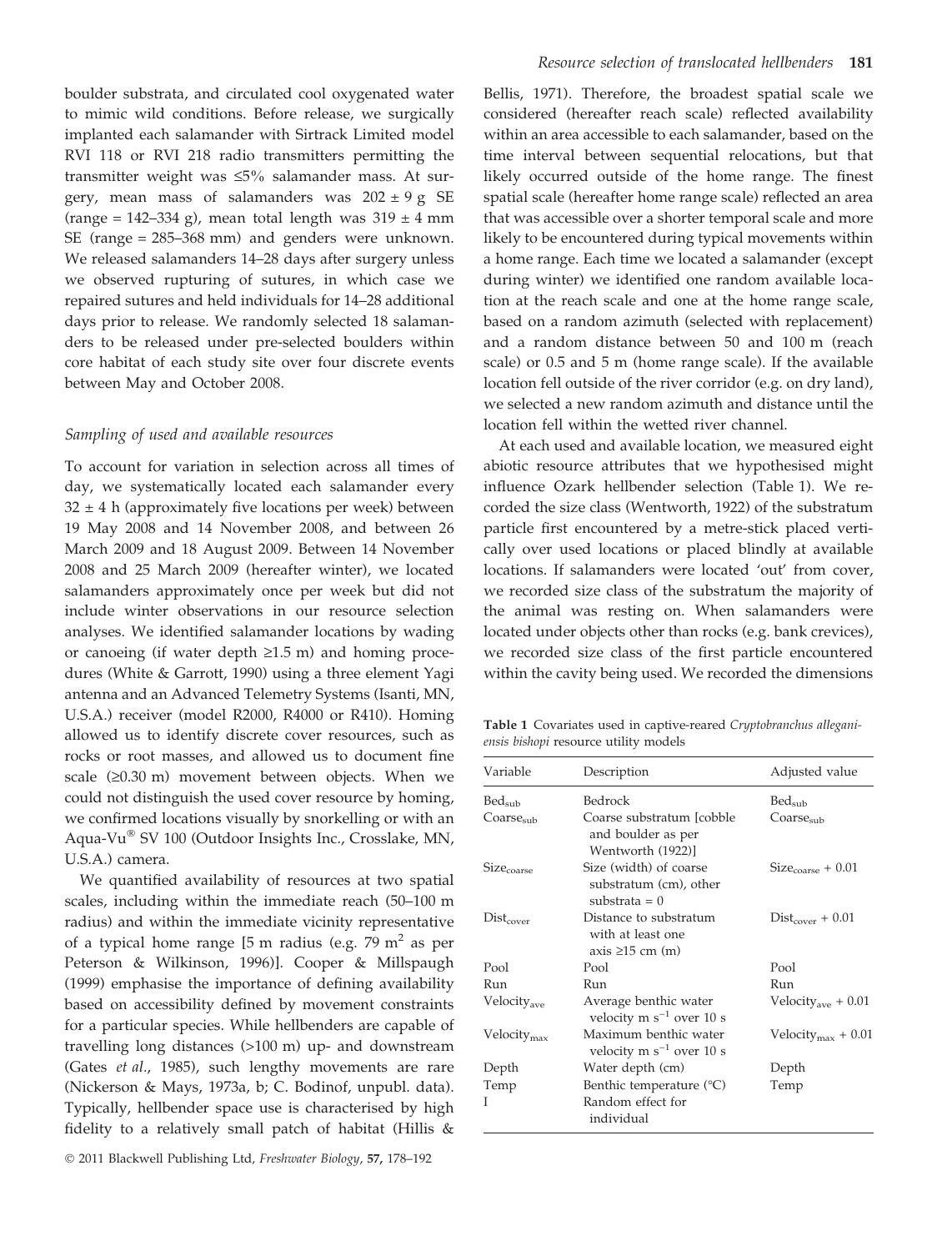(length cm  $\times$  width cm  $\times$  depth cm) of cobble and boulder but not smaller particles and defined size (size $_{\text{coarse}}$ ) of these particles by width (i.e. the longest axis perpendicular to the maximum diameter of substratum). Based on the minimum size of substratum used by wild Ozark hellbenders during surveys conducted by the Missouri Department of Conservation, we defined 'cover' as any substratum particle with at least one axis  $\geq 15$  cm. We measured 'distance to cover' (dist $_{\text{cover}}$ ) as the shortest distance (m) between the edge of the substratum particle at each location and the edge of the nearest 'cover' using a tape measure (when  $\leq 15$  m) or handheld Nikon Prostaff laser rangefinder (Nikon Inc., Mellville, NY, U.S.A.) (when >15 m). When salamanders were located under an object that touched 'cover', distance was recorded as 0 m. We measured maximum (velocity $_{\text{max}}$ ) and average benthic water velocity (velocity<sub>ave</sub>) (m s<sup>-1</sup>) over approximately 10 s with a hand-held flow meter (Global Water Instrumentation Inc., Gold River, CA, U.S.A.) placed immediately upstream of the substratum particle at each

location. We recorded meso-habitat at each location, as pool (little to no water movement or circulating flow), run (slow to swift-moving water with a smooth surface) or riffle (swift-moving water with a disrupted surface). Because our definitions of meso-habitat were somewhat subjective, we quantified mean benthic water velocity within each meso-habitat for each site separately using data collected at random available locations. We measured water depth to the nearest cm immediately downstream of the substratum particle at each location and measured water temperature at the benthic level to the nearest 0.1  $\degree$ C using a ClineFinder<sup>TM</sup> digital thermometer (Catalina Technologies Inc., Tucson, AZ, U.S.A.).

#### Model development

We developed 15 a priori literature-based models representing our hypotheses of how abiotic resource attributes influence the utility of a resource for hellbenders, and thus selection (Table 2). Models included various combinations

Table 2 A priori resource utility models developed for captive-reared Cryptobranchus alleganiensis bishopi

| Hypothesis                                                                                                                                                 | Model structure                                                                                                                                                                                     |
|------------------------------------------------------------------------------------------------------------------------------------------------------------|-----------------------------------------------------------------------------------------------------------------------------------------------------------------------------------------------------|
| Substratum                                                                                                                                                 |                                                                                                                                                                                                     |
| (1) Positive influence of coarse substratum and bedrock                                                                                                    | $=\beta_1(\text{bed}_{sub}) + \beta_2(\text{coarse}_{sub}) + \beta_3(I)$                                                                                                                            |
| (2) Positive influence of size of coarse substratum and<br>negative influence of distance to cover                                                         | $=\beta_1$ (coarse <sub>sub</sub> ) + $\beta_2$ (dist <sub>cover</sub> ) + $\beta_3$ (I)                                                                                                            |
| (3) Positive influence of a mid-range of sizes of coarse substrata                                                                                         | $= \beta_1 \text{(size}_{\text{coarse}}) + \beta_2 \text{(size}_{\text{Poarse}}^2) + \beta_3 \text{(I)}$                                                                                            |
| (4) Positive influence of coarse substratum and bedrock;<br>negative exponential influence of distance to cover                                            | $=\beta_1(\text{bed}_{sub}) + \beta_2(\text{coarse}_{sub}) + \beta_3(\text{exp}(-\text{dist}_{cover})) + \beta_4(I)$                                                                                |
| (5) Positive influence of coarse substratum; greater negative                                                                                              | $=\beta_1(\text{bed}_{sub}) + \beta_2(\text{coarse}_{sub}) + \beta_3(\text{dist}_{cover})$                                                                                                          |
| influence of distance to cover on the utility of coarse<br>substratum relative to bedrock                                                                  | + $\beta_4 (bed_{sub} \times dist_{cover}) + \beta_5 (coarse_{sub} \times dist_{cover}) + \beta_6(I)$                                                                                               |
| Hydraulics                                                                                                                                                 |                                                                                                                                                                                                     |
| (6) Positive influence of riffles                                                                                                                          | $=\beta_1(\text{pool}) + \beta_2(\text{run}) + \beta_3(I)$                                                                                                                                          |
| (7) Positive influence of riffles and low temperature                                                                                                      | $=\beta_1(\text{pool}) + \beta_2(\text{run}) + \beta_3(T) + \beta_4(I)$                                                                                                                             |
| (8) Positive influence of a mid-range of depths                                                                                                            | $=\beta_1$ (depth) + $\beta_2$ (depth <sup>2</sup> ) + $\beta_3$ (I)                                                                                                                                |
| (9) Negative influence of high temperatures and high<br>average benthic water velocity                                                                     | $=\beta_1$ (temp) + $\beta_2$ (exp(-velocity <sub>ave</sub> )) + $\beta_3$ (I)                                                                                                                      |
| (10) Negative influence of high temperature and<br>high maximum benthic water velocity                                                                     | $=\beta_1$ (temp) + $\beta_2$ (exp(-velocity <sub>max</sub> )) + $\beta_3$ (I)                                                                                                                      |
| $Substratum + Hydraulics$                                                                                                                                  |                                                                                                                                                                                                     |
| (11) Positive influence of coarse substratum and bedrock;<br>negative influence of distance to cover as maximum<br>benthic water velocity increases        | $=\beta_1 (bed_{sub}) + \beta_2 (coarse_{sub}) + \beta_3 (velocity_{max})$<br>+ $\beta_4$ (dist <sub>cover</sub> ) + $\beta_5$ (velocity <sub>max</sub> × dist <sub>cover</sub> ) + $\beta_6$ (I)   |
| (12) Positive influence of coarse substratum, bedrock,<br>and average benthic water velocity; negative influence<br>of distance to cover                   | $=\beta_1(\text{bed}_{sub}) + \beta_2(\text{coarse}_{sub}) + \beta_3(\text{velocity}_{ave}) + \beta_4(\text{dist}_{cover}) + \beta_5(I)$                                                            |
| (13) Positive influence of coarse substratum and bedrock;                                                                                                  | $=\beta_1(\text{bed}_{\text{sub}})+\beta_2(\text{coarse}_{\text{sub}})+\beta_3(\text{pool})+\beta_4(\text{run})$                                                                                    |
| negative influence of distance to cover in riffles and runs,<br>but reduced effect of distance to cover in pools                                           | + $\beta_5$ (dist <sub>cover</sub> ) + $\beta_6$ (pool × dist <sub>cover</sub> ) + $\beta_7$ (run × dist <sub>cover</sub> ) + $\beta_8$ (I)                                                         |
| (14) Increasing negative influence of distance to cover as<br>maximum benthic water velocity increases                                                     | $=\beta_1(\text{dist}_{\text{cover}})+\beta_2(\text{velocity}_{\text{max}})+\beta_3(\text{dist}_{\text{cover}}\times \text{velocity}_{\text{max}})+\beta_4(I)$                                      |
| (15) Positive influence of size of coarse substratum; increasing<br>negative influence of distance to cover as maximum<br>benthic water velocity increases | $=\beta_1\text{(size}_{\text{coarse}})+\beta_2\text{(dist}_{\text{cover}})+\beta_3\text{(velocity}_{\text{max}})$<br>+ $\beta_4$ (dist <sub>cover</sub> × velocity <sub>max</sub> ) + $\beta_5$ (I) |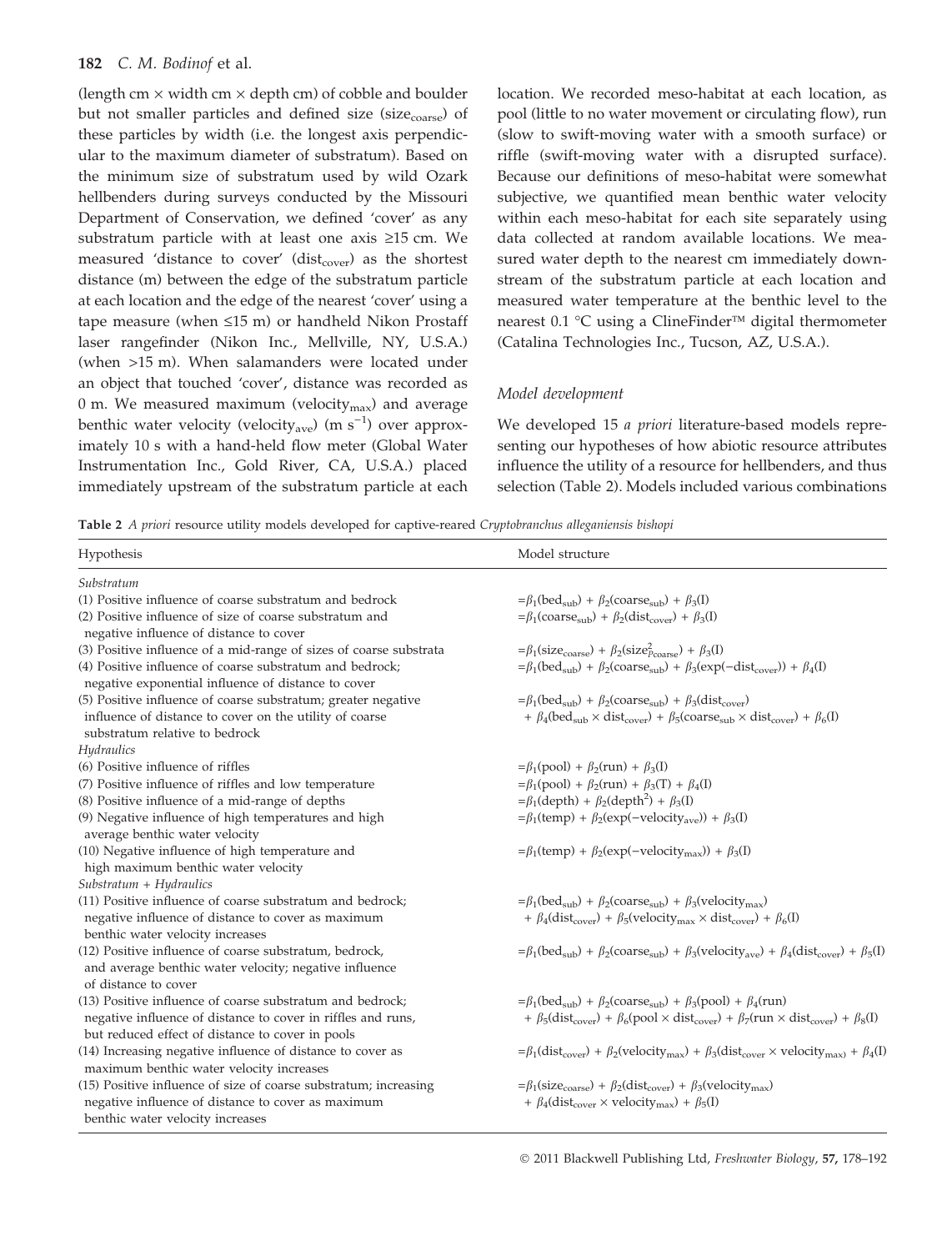of two categorical and six continuous variables and all included a random effect to account for variability in selection among individuals. To increase parsimony (Burnham & Anderson, 2002) and reduce the number of parameters in our models, we collapsed substratum type into three categories which included coarse (coarse $_{subi}$ ) boulder and cobble), fine (finesub; pebble, gravel, sand and silt) and bedrock (bed<sub>sub</sub>). Dummy variable coding for categorical variables required that one category be removed from each model as a reference category for comparison. We removed the fine substratum category as reference for substratum type and removed the riffle category as a reference category for meso-habitat. For covariates that were often represented by values of 0, we added a constant of 0.01 to each value (Table 1). Rather than assuming linear relationships between selection and each continuous variable, we plotted data from used locations prior to model fitting to determine whether evidence existed to support nonlinear relationships. We considered a quadratic form  $(\beta_1x_1 + \beta_2(x_2^2))$  of coarse substratum size, water temperature and water depth; and a negative exponential form  $(\beta_1x_1 + \beta_2(\exp(-x_2))$  of distance to cover and average and maximum benthic water velocity (Table 2).

Models were grouped under two categories of factors hypothesised to influence resource utility for hellbenders, including substratum and hydraulics. Because wild hellbenders are known to occasionally use bedrock (Petokas et al., 2006) but are predominantly associated with boulders, we included a substratum model hypothesising that presence of coarse substratum would positively influence selection. Hellbenders typically remain hidden, but occurrence and abundance has been suggested to be related to the number (Nickerson & Mays, 1973a) and size (Hillis & Bellis, 1971) of boulders present. Therefore, we included models containing variables for the type or size of substratum, as well as 'distance to cover'. Additionally, we included a model hypothesising that 'distance to cover' might influence the utility of each substratum differently [e.g. (dist<sub>cover</sub>  $\times$  bed<sub>sub</sub>) + (dist<sub>cover</sub>  $\times$  coarse sub)]. Because wild hellbenders are typically associated with cool, swift-moving water (Bishop, 1941; Williams et al., 1981), we included a hydraulic model suggesting riffles, high benthic water velocities and low temperatures would be positively associated with selection, and models suggesting that a mid-range of depths would increase selection probability. Finally, because studies involving benthic macro-invertebrates demonstrate the strong influence of water velocity and substratum on species distribution (Statzner & Higler, 1986), we developed models that considered independent and interactive relationships between substratum and hydraulics covariates. For example, in one model, we hypothesised that coarse substratum would positively influence utility, but that increasing 'distance to cover' would reduce the utility of coarse substratum in riffles and runs where benthic shear stress (lateral force of flowing water) was expected to be relatively high (Table 2).

#### Model fitting and selection

We used discrete choice modelling to evaluate resource selection by hellbenders. In wildlife resource selection studies, discrete choice models allow calculation of the probability of an individual selecting a resource based on its relative 'utility', where utility is a function of attributes offered by a particular resource (Cooper & Millspaugh, 2001). Discrete choice modelling is similar to logistic regression; in that, used locations are compared with available locations, except that data from used and available points are paired to account for changes in availability over space or time. The unique pairing of used and available resources, offered by discrete choice methods, allowed more accurate estimation of resource availability in light of the fluctuating abiotic conditions of lotic environments and limited mobility of hellbenders. When fitting discrete choice resource utility models, each sample consists of a 'choice set' that includes data from a used location and one or more locations deemed available at the time the resource was used, and parameters are estimated using iterative maximum likelihood methods (Cooper & Millspaugh, 2001). After fitting models, the utility of a particular resource can be expressed as:

Utility = 
$$
B'X + e = \beta_1x_1 + \beta_2x_2 \dots \beta_mx_m + e
$$

where  $B'$  is a vector length of  $m$  estimable parameters and X is a vector of  $m$  measurable attributes (e.g. substratum type and water velocity) of the resource (Cooper & Millspaugh, 1999, 2001). Following, the relative utility and therefore the probability of an individual selecting a resource can be expressed as:

$$
P(A) = \left(\frac{\exp(\text{Utility}_A)}{\sum\limits_{A \rightarrow i}\exp(\text{Utility}_i)}\right)
$$

where  $A$  is one resource of  $i$  resources available to an individual (Cooper & Millspaugh, 1999). Cooper & Millspaugh (1999) provide further details on discrete choice model fitting, application and interpretation.

We fit hypothesised resource utility models to our data, with each choice set consisting of one used and one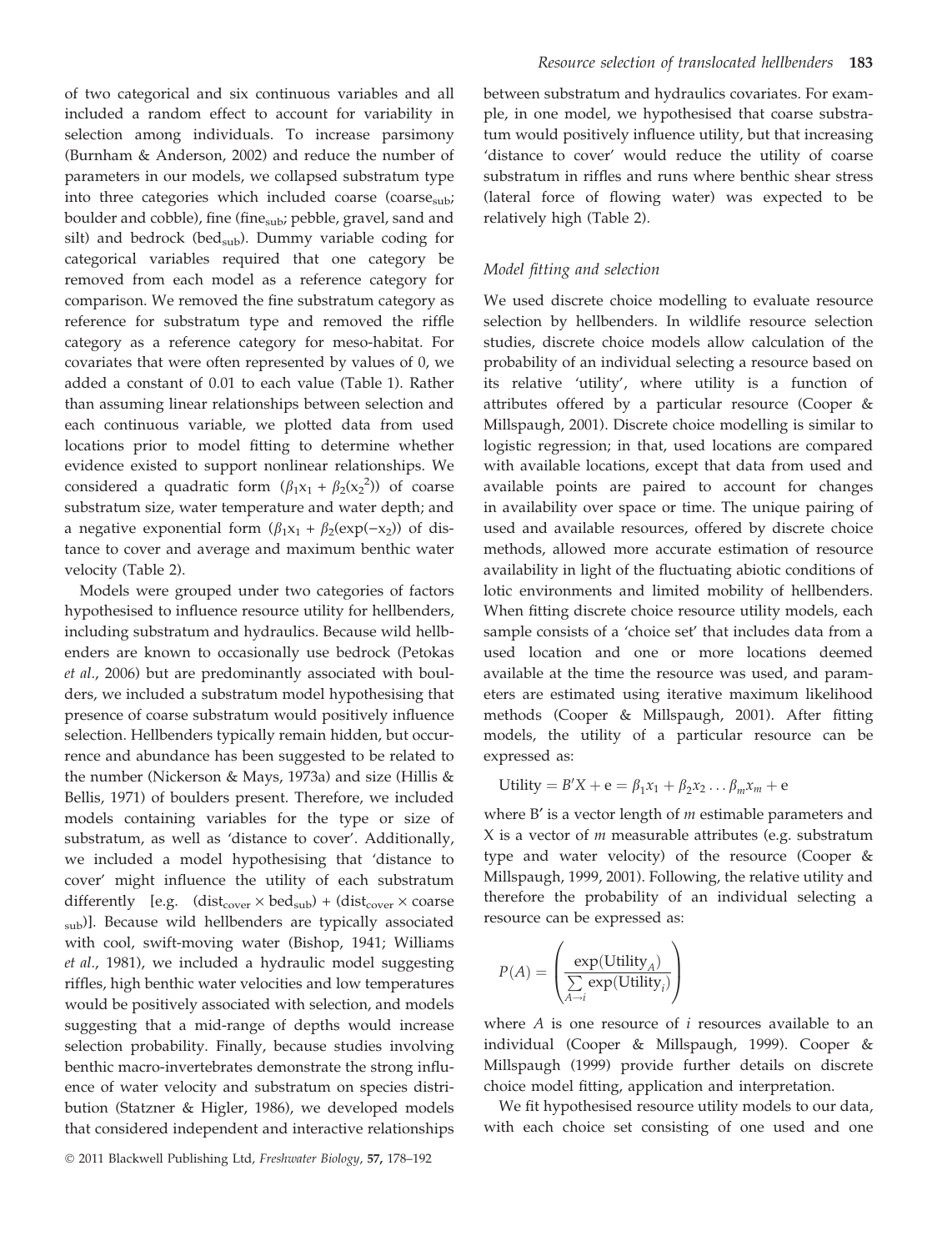corresponding available observation. Before model fitting, we removed data from individuals with  $\leq 20$  used observations over the course of the study. We fit models separately for each study site and each spatial scale using PROC MDC in  $SAS^\circ$  (SAS Institute, Cary, NC, U.S.A.). We used Akaike's Information Criterion adjusted for small sample size (AIC<sub>c</sub>) (Burnham & Anderson, 2002) to rank each model in the candidate set. We defined the top model as the model assigned  $\geq 90\%$  of the AIC<sub>c</sub> model weight ( $w_i$ ; Burnham & Anderson, 2002). We report all mean values and model parameter coefficients  $\pm$  1 SE.

## Model validation

Model ranking within an AIC framework identifies the most supported models in the candidate set, but provides no measure of model accuracy. To assess predictive ability of each top-ranked model, we used k-fold cross validation (Boyce et al., 2002). We first randomly selected 80% of our choice sets (maintaining the 1 : 1 ratio of used to available resource data) as 'training data' and designated the remaining 20% of the choice sets as a 'test set'. We replicated this random separation five times for each topranked model and refit each model five times, using each replicate of training data. We used the newly fitted models to estimate the relative probability of selection for resources within each choice set in test data sets. We assessed model performance by identifying the percentage of used observations that were correctly predicted (i.e. had a relative probability of selection >0.5), after pooling all test sets for each model.

#### Results

We collected 1387 reach-scale and 1416 home range-scale choice sets for 15 salamanders at the upper (patchy boulder) site, and 1761 reach-scale and 1765 home rangescale choice sets for 14 salamanders at the lower (dense boulder) site. The mean number of reach-scale choice sets collected per salamander was  $92 \pm 16$  at the upper site and  $126 \pm 14$  at the lower site. Although we did not include winter observations in our resource selection analysis, none of the salamanders monitored moved to new areas of the stream during winter.

During our study, mean daily discharge of the NFWR averaged 17.66  $\pm$  12.63  $\mathrm{m^{3} \: s^{-1}}$  [range = 8.83–156.59 (USGS gage 07057500, NFWR near Tecumseh)]. Within each mesohabitat class, mean benthic velocity had low variability and was similar among sites, with the lowest values in pools and the highest in riffles (Table 3). However, we were unable to sample benthic water velocities when discharge

**Table 3** Mean benthic water velocity  $(m s<sup>-1</sup>)$  of meso-habitats within upper and lower sites on the North Fork of the White River, MO, U.S.A., 2008–2009, based on data collected at random available locations within reach-scale choice sets from 19 May–14 November 2008 and from 26 March 2009–19 August 2009

|        | Upper site          |        |                | Lower site                       |        |           |
|--------|---------------------|--------|----------------|----------------------------------|--------|-----------|
|        | $\overline{\chi}^*$ | $SE^+$ | $n^{\ddagger}$ | $\overline{\gamma}$ <sup>*</sup> | $SE^+$ | $n^{\mp}$ |
| Pool   | 0.00                | 0.00   | 332            | 0.00                             | 0.00   | 204       |
| Run    | 0.16                | 0.01   | 798            | 0.18                             | 0.00   | 1001      |
| Riffle | 0.32                | 0.01   | 250            | 0.34                             | 0.01   | 551       |

\*Mean benthic water velocity (m  $s^{-1}$ ).

† 1 standard error.

‡ Sample size.

exceeded about 28 m<sup>3</sup> s<sup>-1</sup>. High flows exceeding 28 m<sup>3</sup> s<sup>-1</sup> typically lasted <48 h but included two events in September 2008 and two events in early spring 2009 (hydrograph available through http://waterdata.usgs.gov).

We made 262 observations (8% of salamander locations) of 10 salamanders (upper site:  $n = 6$ , lower site:  $n = 4$ ) using cover other than rocky substratum. These included observations in bank crevices (upper site:  $n = 20$ , lower site:  $n = 5$ ), root mass of water willow (*Justica* americana L. [Vahl.]) (upper site:  $n = 9$ , lower site:  $n = 140$ ) and woody root wads of trees along the bank (upper site:  $n = 2$ , lower site:  $n = 86$ ). Use of non-rocky resources usually lasted  $\leq 14$  days; however, one lower site male used a tunnel approximately 0.5 m long in J. americana root mass lined with sand and silt for over 1 year; and a lower site female used a cavity filled with cobble and sand among the roots of a living Sycamore (Platanus occidentalis L.) for  $\geq$ 8 months. Because bank crevices and root masses with openings large enough for hellbenders were difficult to detect and extended outside of the main river channel, they were not encountered at randomly selected available locations. Moreover, as we were unable to sample the availability of root masses and bank crevices, they were not included as covariates in our models.

## Hellbender selection

We observed no model selection uncertainty in  $AIC_c$ ranking of models ( $w_i$  = 0.96–1.0) and top-ranked models at both sites and spatial scales were similar in form (Tables S1 & S2). All four top models included covariates for substratum type; and an interaction between 'distance to cover' and either a direct (velocity<sub>max</sub>) or relative (pool, riffle, run) measure of water velocity.

Captive-reared Ozark hellbender selection was positively associated with the presence of coarse substratum,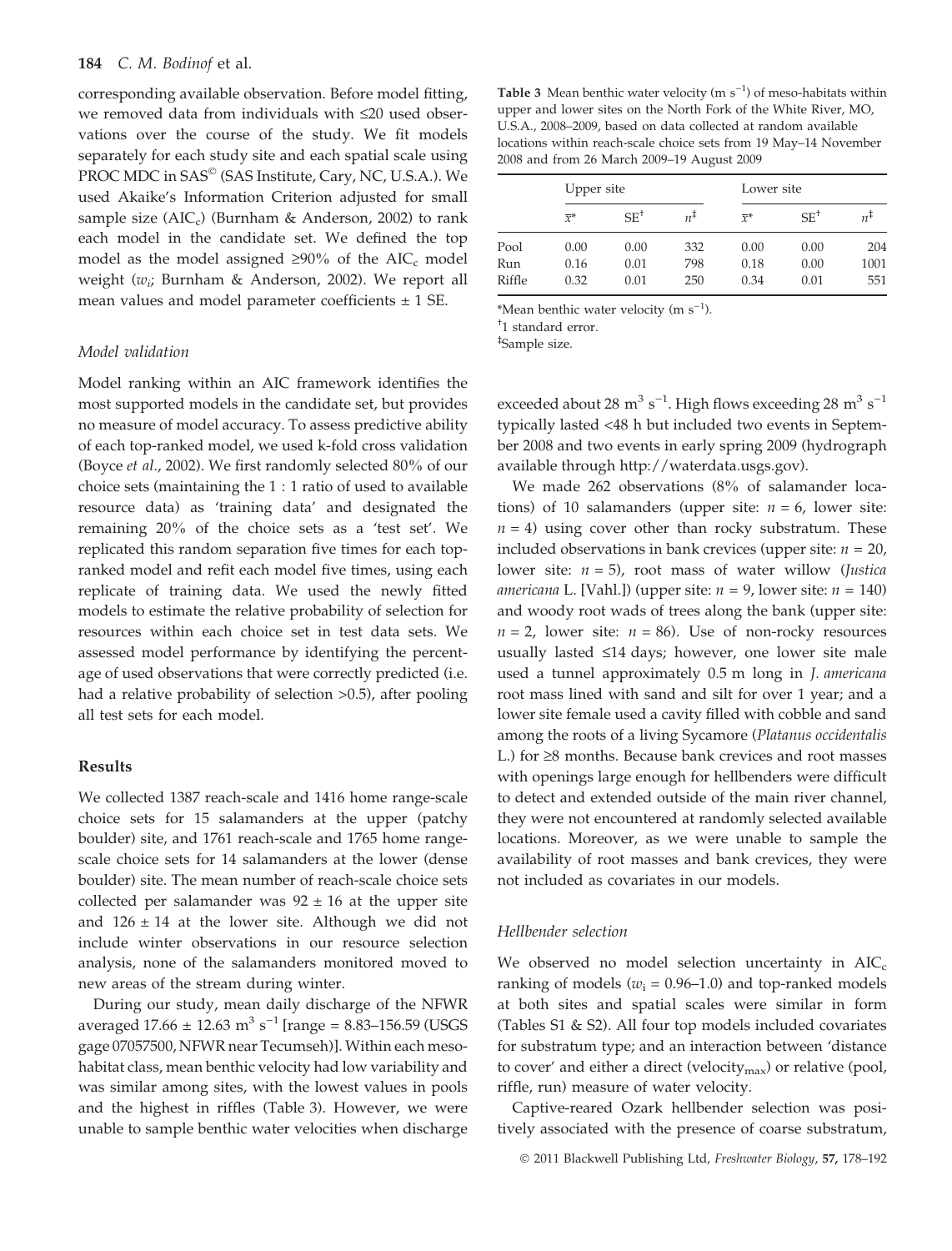Table 4 Parameter estimates for top-ranked reach-scale resource utility models for captive-reared Cryptobranchus alleganiensis bishopi released at the upper and lower sites on the North Fork of the White River, MO, U.S.A., 2008–2009

| Upper site                          |           |        | Lower site |                                     |           |        |           |
|-------------------------------------|-----------|--------|------------|-------------------------------------|-----------|--------|-----------|
| $\beta^*$                           | Estimate  | $SE^+$ | $e^{x}$ ‡  | $\beta^*$                           | Estimate  | $SE^+$ | $e^{x}$ ‡ |
| $Bed_{sub}$                         | 2.0884    | 0.2217 | 8.0719     | $Bed_{sub}$                         | 0.8793    | 0.3786 | 2.4092    |
| $\rm{Coarse}_{sub}$                 | 2.9319    | 0.2587 | 18.7630    | Coarse <sub>sub</sub>               | 2.9465    | 0.2414 | 19.0300   |
| Pool                                | 0.5494    | 0.2841 | 1.7322     | Pool                                | 1.3352    | 0.3274 | 3.8007    |
| Run                                 | 0.1890    | 0.2467 | 1.2080     | Run                                 | $-0.9353$ | 0.2084 | 0.3924    |
| $Dist_{cover}$                      | $-0.2262$ | 0.0798 | 0.7975     | $Dist_{cover}$                      | $-5.6258$ | 1.4903 | 0.0036    |
| Pool $\times$ dist <sub>cover</sub> | $-0.5910$ | 0.2300 | 0.5537     | Pool $\times$ dist <sub>cover</sub> | 4.6334    | 1.5039 | 102.8632  |
| $Run \times dist_{cover}$           | $-0.4634$ | 0.1157 | 0.6291     | $Run \times dist_{cover}$           | 4.7622    | 1.4908 | 117.0030  |
|                                     | 1.0000    |        |            |                                     | 1.0000    |        |           |

\*Model parameter.

† 1 standard error.

‡ Odds ratio.

Table 5 Parameter estimates for top-ranked home range-scale resource utility models for captive-reared Cryptobranchus alleganiensis bishopi released at the upper and lower sites on the North Fork of the White River, MO, U.S.A., 2008–2009

| Upper site                           |           |        |           | Lower site                          |           |        |           |
|--------------------------------------|-----------|--------|-----------|-------------------------------------|-----------|--------|-----------|
| $\beta^*$                            | Estimate  | $SE^+$ | $e^{x}$ ‡ | $\beta^*$                           | Estimate  | $SE^+$ | $e^{x}$ ‡ |
| $Bed_{sub}$                          | 1.8649    | 0.2075 | 6.4552    | $Bed_{sub}$                         | 1.1601    | 0.3703 | 3.1902    |
| $\text{Coarse}_{sub}$                | 3.3986    | 0.2193 | 29.9221   | $\text{Coarse}_{sub}$               | 3.3937    | 0.2061 | 29.7750   |
| Velocity <sub>max</sub>              | $-2.9636$ | 0.5107 | 0.0516    | Pool                                | 1.9442    | 0.3517 | 6.9880    |
| $Dist_{cover}$                       | $-0.2892$ | 0.0750 | 0.7488    | Run                                 | 0.4074    | 0.3209 | 1.5029    |
| $Dist_{cover} \times velocity_{max}$ | 0.5069    | 0.1492 | 1.6601    | $Dist_{cover}$                      | $-4.1448$ | 1.0851 | 0.0158    |
|                                      | 1.0000    |        |           | Pool $\times$ dist <sub>cover</sub> | 3.5441    | 1.0933 | 34.6080   |
|                                      |           |        |           | $Run \times dist_{cover}$           | 3.7782    | 1.0913 | 43.7370   |
|                                      |           |        |           |                                     | 1.0000    |        |           |

\*Model parameter.

† 1 standard error.

‡ Odds ratio.

and bedrock to a lesser degree, relative to fine substratum. Compared with fine substratum, odds ratios  $(e^{\beta})$  indicated that the presence of bedrock increased the odds of selection by eight- (reach) and six-fold (home range) at the upper (patchy boulder) site; but by only two- (reach) and threefold (home range) at the lower (dense boulder) site. Compared with fine substratum, coarse substratum increased the odds of selection 18 to 29-fold at the upper site and 19 to 29-fold at the lower site (Tables 4 & 5). While the presence of coarse substratum was associated with increased utility of a resource for hellbenders, we found no evidence that the size of coarse substratum influenced selection. For example, we observed no support for models including size $_{\text{coarse}}$  (e.g. Tables S1 & S2, model 15). Mean length (maximum diameter) of coarse substratum used by salamanders was  $217 \pm 8$  cm (range = 21–915) at the upper site and  $75 \pm 1$  cm (range = 20–300) at the lower site.

At both sites, there was a consistent negative association between the relative probability of selection and increasing 'distance to cover' (Figs 2–4). According to data collected at random available locations within our reach-scale choice sets, 'distance to cover' from coarse substratum within study sites averaged  $0.59 \pm 0.26$  m [ $n = 100$ ; upper (patchy boulder) site] and  $0.35 \pm 0.11$  m [ $n = 319$ ; lower (dense boulder) site]. However, among used locations, where salamanders were located under coarse substratum, 75% (upper site) and 74% (lower site) were 0 m from cover.

The interaction between 'distance to cover' and mesohabitat  $[(dist_{cover} \times pool) + (dist_{cover} \times run)]$  in three topranked models (upper site reach, lower site reach and lower site home range) indicated that the effect of increasing 'distance to cover' varied in intensity among meso-habitats and study sites. For example, the relative probability of salamanders selecting resources in runs at the upper site, when 'distance to cover' was 0 m, was 1.5– 1.6 times greater than when 'distance to cover' was just 1.0 m, while the utility of resources in pools and riffles were less affected (Fig. 2). The effect of increasing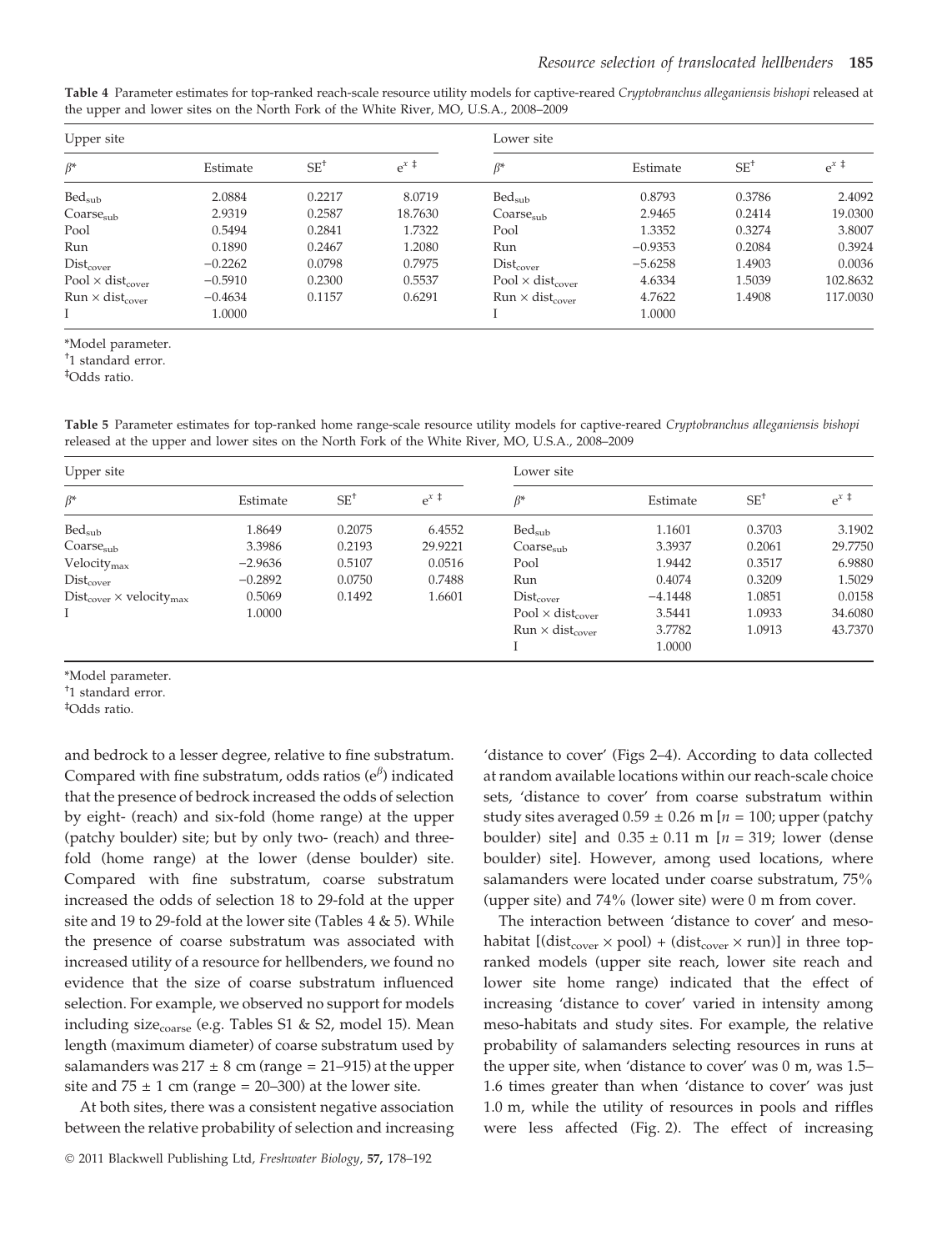

Fig. 2 Reach-scale resource selection functions, based on top-ranked reach-scale models, for captive-reared Cryptobranchus alleganiensis bishopi released at the upper and lower sites in the North Fork of the White River, MO, U.S.A., 2008–2009. Functions indicate the relative (not absolute) probability of selecting a resource based on the attributes offered by that resource and attributes offered across the range of resources hellbenders were observed using. Comparisons among relative probability of selection values are limited to within distinct scenarios (i.e. coarse substratum and riffle), but are not comparable among meso-habitats, substratum types or study sites.



Fig. 3 Home range-scale resource selection functions, based on the top-ranked home range-scale model, for captive-reared Cryptobranchus alleganiensis bishopi released at the upper site in the North Fork of the White River, MO, U.S.A., 2008–2009. Functions indicate the relative (not absolute) probability of selecting a resource based on the attributes offered by that resource and attributes offered across the range of resources hellbenders were observed using. Comparisons among relative probability of selection values are comparable within, but not among, substratum types.

'distance to cover' was more intense throughout the lower site, particularly in riffles. The relative probability of salamanders selecting a resource in riffles at the lower site was 1.3–7.3 times greater when distance to cover was 0 m, than when 'distance to cover' was just 0.5 m (Fig. 2).

Unlike other models, an interaction between two continuous variables (dist<sub>cover</sub>  $\times$  velocity<sub>max</sub>) appeared in the top-ranked home range-scale model for upper (patchy boulder) site salamanders. The function indicated that the relative probability of salamanders selecting a resource when both 'distance to cover' and maximum benthic water velocity were zero exceeded the probability of selecting a

resource when either parameter increased across the range of values that we observed salamanders using (Fig. 3).

## Model validation

k-Fold cross validation of top-ranked models suggested that reach-scale models were slightly more accurate predictors of captive-reared Ozark hellbender resource selection. Reach-scale models accurately predicted use in 89% of upper site cases and in 91% of lower site cases. Home range-scale models accurately predicted 77% of upper site cases and 74% of lower site cases.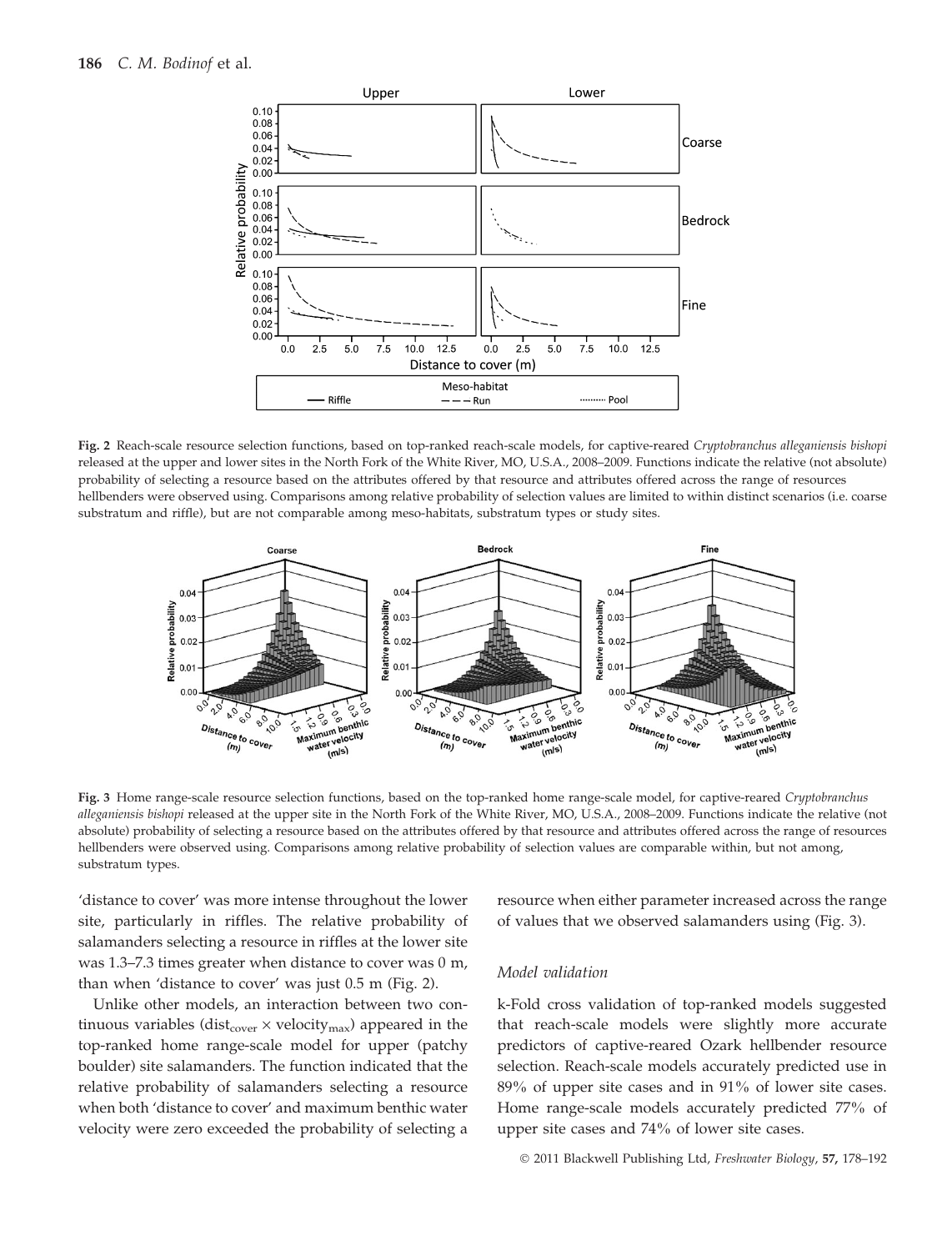

Fig. 4 Home range-scale resource selection functions, based on the top-ranked home range-scale model, for captive-reared Cryptobranchus alleganiensis bishopi released at the lower site in the North Fork of the White River, MO, U.S.A., 2008–2009. Functions indicate the relative (not absolute) probability of selecting a resource based on the attributes offered by that resource and attributes offered across the range of resources hellbenders were observed using. Comparisons among relative probability of selection values are limited to distinct scenarios (i.e. coarse substratum and riffle), but are not comparable among meso-habitats, substratum types, or study sites.

#### Discussion

Similar to relationships observed between substrata, water velocity and the zonation of benthic stream invertebrates (Statzner & Higler, 1986; Howard & Cuffey, 2003), fine scale resource selection of a large aquatic salamander was predicted based on substratum and water velocity characteristics. Our results provide strong support for the hypothesis that captive-reared Ozark hellbenders specialise in habitat containing coarse substratum, as we predicted based on habitat associations described for wild conspecifics (Nickerson & Mays, 1973b; Humphries & Pauley, 2005). Additionally, our study is the first to indicate that spacing between coarse substratum particles may considerably influence the utility of resources for these benthic stream salamanders. Despite hatching and rearing in captivity for over 5 years, salamanders released in our study selected resources indicative of benthic microhabitat stability. For long-lived, benthic stream species that rarely exhibit long-distance movements, short-term settlement may be largely influenced by fine scale habitat characteristics within release sites at the time of translocation, but persistence of the population may ultimately depend on factors influencing the long-term stability of benthic microhabitat, such as flow regime or anthropogenic modification of substratum composition.

Streambed substratum is known to influence the occurrence (Statzner & Higler, 1986; Usio, 2007; Murray & Innes, 2009), movements (Jaeger et al., 2005) and survival (Berger & Gresswell, 2009) of stream-dwelling insects, mussels, crayfishes and fishes. Therefore, it is not surprising that coarse substratum was a major determinant of hellbender resource selection. Coarse substratum provides protective cover for hellbenders, which typically avoid light (Nickerson & Mays, 1973a), and habitat for prey including crayfish and small fish (Peterson, Reed & Wilkinson, 1989). Additionally, because 'critical shear stress' (the amount of energy required to move a particle) increases with particle size, coarse substratum represents relatively stable microhabitat within a lotic environment.

The potential for extremely high flow events, even of short duration, to limit the stability of microhabitat provided by coarse substratum, may explain why hellbender selection was improved when coarse substratum was present and 'distance to cover' was 0 m (i.e. two pieces of coarse substratum were touching). By defining the roughness coefficient, substratum can largely determine the 'shear stress' (lateral force of flowing water) and turbulence of benthic stream environments and therefore, the occurrence and movements of benthic species (Hoffman et al., 2006). Hellbenders exhibit predominantly 'resistance' rather than 'resilience', life-history traits (Townsend, Dolédec & Scarsbrook, 1997), and habitat patches characterised by densely arranged coarse substratum can represent relatively secure and reliable resources in a dynamic stream environment. The increased turbulence and reverse flows that occur in the wakes of boulders (Bouckaert & Davis, 1998) may be important for retaining and circulating chemical cues that hellbenders rely on to locate prey and conspecifics during the breeding season (Bishop, 1941; Nickerson & Mays, 1973a). In addition, closely arranged coarse substratum directly increases the extent of protective cover for benthic organisms and can facilitate short-distance movements while avoiding prolonged exposure. As defined by our study, 'distance to cover' was one aspect of coarse substratum density (e.g. coarse substratum  $m^{-2}$ ). Although we did not quantify density of coarse substratum, we speculate that the metric may be an even stronger predictor of salamander selection than 'distance to cover'. Regardless of the mechanism by which salamanders were benefited by closely arranged coarse substratum, there is strong quantitative evidence of its importance and we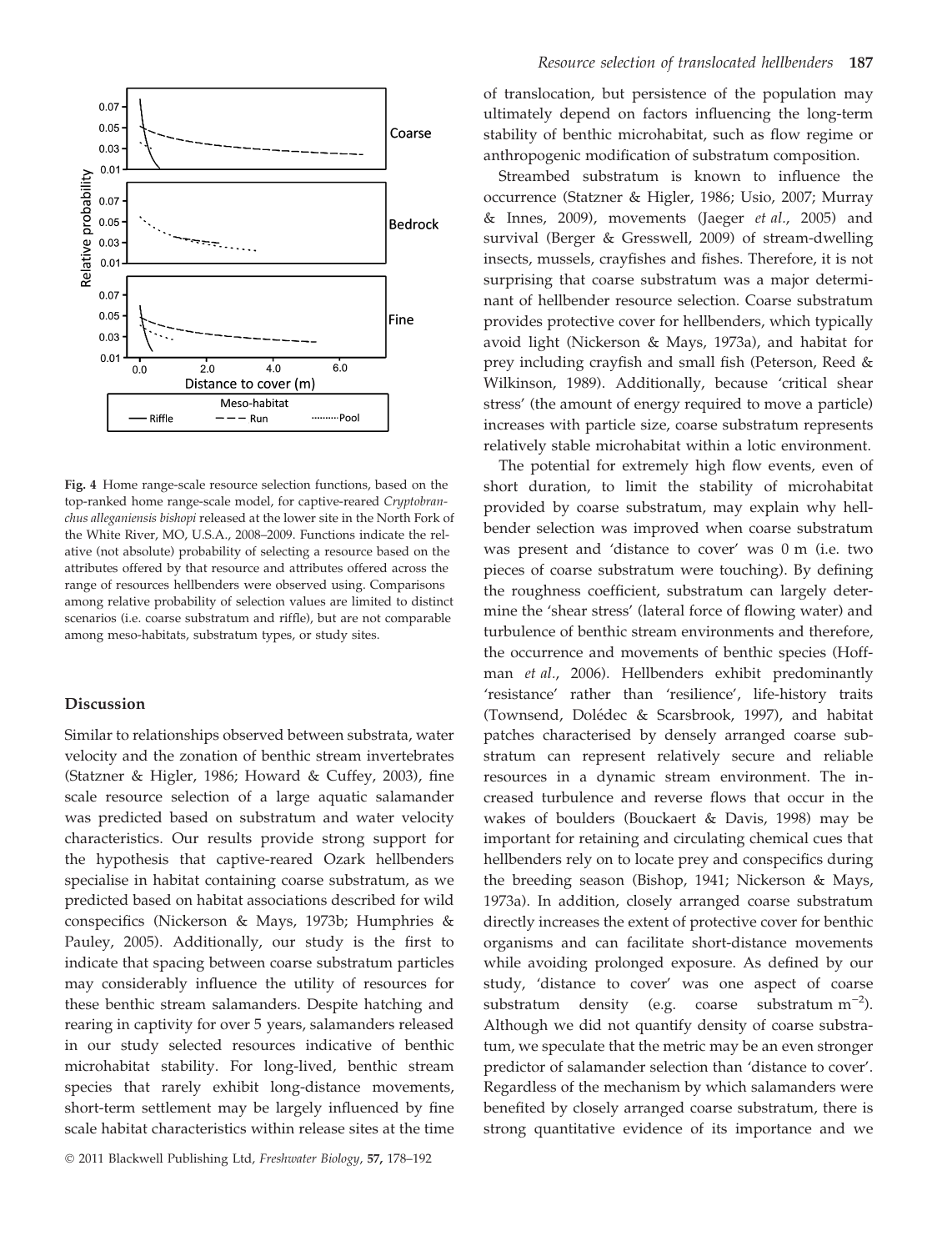suggest that suitability of future release sites for captivereared Ozark hellbenders be at least partially based on coarse substratum spacing. Release site suitability for other benthic stream species, especially organisms that exhibit 'resistance' life-history traits, may similarly depend on substratum type, arrangement and stability, and we encourage future studies to consider these aspects when evaluating potential release sites.

While captive-reared Ozark hellbenders exhibited resource selection patterns similar to wild conspecifics, they used a much wider variety of microhabitats than generally described for the species. Few studies have reported hellbender use of bedrock (Petokas et al., 2006; Wheeler, 2007). However, our model parameter estimates indicated that bedrock positively influenced utility and may have been particularly important when coarse substratum was patchily distributed [i.e. upper site (Tables  $4 \& 5$ )]. We noted that bedrock crevices were also more prevalent at the upper site, while bedrock within the lower site was largely continuous (i.e. lacking crevices). Therefore, upper site bedrock may have simply been more hospitable to salamanders than lower site bedrock, and thus had a stronger positive influence on selection. In addition to considerable use of bedrock, nearly one-third of the captive-reared salamanders used bank crevices or root masses at least once. Although there are few reports of wild hellbenders using bank crevices (Peterson, 1988), their closest extant relatives, Andrias sp., commonly den in stream banks, especially where rocky cover is reduced or absent (Kawamichi & Ueda, 1998; Wang et al., 2004). Our findings indicate non-rocky microhabitats can provide at least a temporary surrogate to the interstitial spaces of coarse substratum for captive-reared Ozark hellbenders, and that use of these resources by wild hellbenders may be underestimated because of sampling bias.

Although minimising 'distance to cover' consistently increased the utility of a resource for captive-reared Ozark hellbenders, interactions in our models indicated that the utility of meso-habitats where mean benthic water velocity exceeded  $0.10 \text{ m s}^{-1}$  (Table 3) may be limited by 'distance to cover'. While the influence of 'distance to cover' on the relative probability of salamanders selecting sites within pools or runs at either site was somewhat similar, we noted a large disparity in the effect of 'distance to cover' on riffles among sites (Figs 2 & 4). One possible explanation for this difference may be the greater prevalence of bedrock ledges within upper site riffles, which were not considered when quantifying 'distance to cover'. Bedrock ledges may have increased the extent of protective cover and reduced shear stress similar to objects that met our definition of 'cover'. Our failure to consider bedrock, bank crevices or root masses as 'cover' may also explain the saddle shape observed in upper site home range-scale resource utility functions, where selection probability increased slightly as 'distance to cover' and benthic velocity were both maximised (Fig. 3). While swift-moving water is generally described as a requirement for hellbenders (Bishop, 1941; Williams et al., 1981), we emphasise that 'distance to cover' was consistently a stronger predictor of salamander selection than water velocity or meso-habitat. In effect, deep pools with dense arrays of boulders may represent higher quality habitat than shallow riffles where boulders are widely spaced, for captive-reared hellbenders.

Our findings have important implications for translocations of captive-reared Ozark hellbenders to the NFWR, and possibly for translocations involving other lotic species. The similarities between salamander selection patterns at the reach- and home range-scale indicates that abiotic attributes of candidate translocation sites should be considered at both scales. For example, we recommend that future translocation sites contain abundant cobbleboulder substratum within a reach, but the relative suitability of candidate sites should be determined based on average spacing between cobble and boulder and benthic water velocity within discrete patches of cobbleboulder substratum. The home range size of salamanders in our study averaged 33 and 10  $m<sup>2</sup>$  at the upper and lower sites, respectively (C. Bodinof, unpubl. data). Therefore, we recommend considering abiotic attributes within habitat patches  $\geq 10$  m<sup>2</sup>, and recommend selecting translocation sites where the combined extent of cobbleboulder patches equals or exceeds  $10 \text{ m}^2$  per individual released. In patches where mean benthic water velocity exceeds  $0.1 \text{ m s}^{-1}$ , we recommend that spacing between coarse substratum average <1 m; and that spacing average <0.5 m when water velocity approaches  $0.30 \text{ m s}^{-1}$ . Our recommendations are based on data collected over 15 months and a range of seasons and discharge levels in the NFWR. However, the portion of the NFWR where our research was conducted is unimpeded by water control structures, and the contributing catchment is relatively intact (see study site description). As a result, the NFWR is subject to a relatively natural flow regime. Release sites within streams that are subject to flashy flow events, flows of extreme magnitude or spates of long duration should be considered carefully. We recommend evaluating the criteria presented here over a range of discharges rather than only during low summer or autumn flows when average water velocities are likely to be underestimated.

While our study indicates that the criteria we present will improve the odds that captive-reared Ozark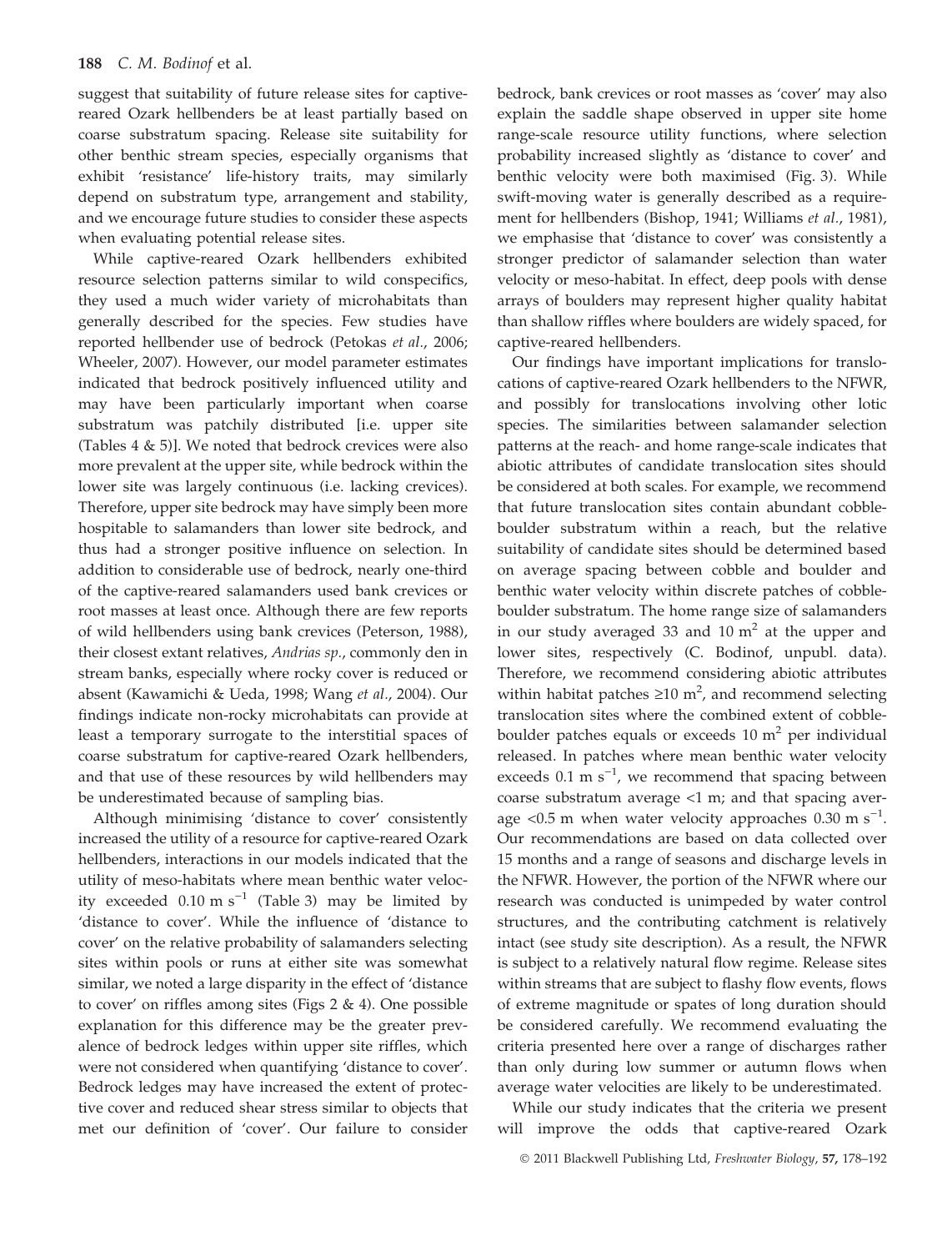hellbenders will settle in release sites, long-term monitoring is necessary to determine whether the translocated population persists. Because our goal was to investigate habitat attributes associated with short-term settlement and establishment of hellbenders, we restricted our study to examine associations between relatively fine scale resource characteristics and hellbender selection. We did not investigate how landscape-level factors may contribute to the persistence of the translocated population. Lotic systems can be described as hierarchical in organisation, where landscape-level characteristics govern the stream valley and upstream characteristics influence habitat downstream (Frissell et al., 1983). Numerous studies have found that the factors influencing occurrence of a species at a broad scale (i.e. within a catchment or stream) differ from those influencing occurrence at a relatively fine scale (Johnson, 1980; Wiens, 1989; Rabeni & Sowa, 2002). Chemical pollution or siltation caused by landscape-level alterations within a catchment may reduce the likelihood that translocated populations will persist even if physical habitat meets the criteria we present here. Also, landscape scale attributes can determine the duration, intensity, magnitude and timing of high flow events (i.e. flow regime; Poff et al., 1997). Therefore, relatively stable patches of microhabitat under a natural flow regime may no longer remain stable under an altered flow regime as a result of intensive land clearing, urbanisation, water diversion or impoundment. Other factors that we did not consider in our study and that likely play a considerable role in the settlement of translocated animals and long-term success of translocation include density and abundance of conspecifics, fine scale occurrence of prey or the presence of predators. We urge captive-rearing and translocation programs involving lotic species to consider whether landscape-level alterations within a catchment may doom translocation successes before investing resources in translocation efforts. We also encourage translocation programs to consider biotic factors as well as how the conditions of captive rearing, previous habitat or innate tendencies might influence selection for other species and in other streams.

## Acknowledgments

We wish to acknowledge the University of Missouri, the Missouri Department of Conservation and the Saint Louis Zoo for logistic and financial support of this research. Handling associated with captive rearing and all surgical procedures were performed in entirety by the staff and interns of the Saint Louis Zoo according to institutional protocol. Monitoring of captive-reared animals took place

© 2011 Blackwell Publishing Ltd, Freshwater Biology, 57, 178-192

under scientific collection permits issued by the Missouri Department of Conservation (# 13830 and 14180). We thank K. Goellner and the late R. Goellner for making this research possible. We thank T. Bonnot for help with data analysis, N. McClure for logistic support and R. J. Distefano, L. Goodrick, J. Howard, M. Sobotka, D. Jachowski, B. Ousterhout, S. Prutzman, J. Calfee, J. Ackerson, A. J. Pratt, and T. Crabill for assistance with field research. We are grateful to C. Rabeni, H. He, and two anonymous reviewers for comments on this manuscript.

#### References

- Allan J.D. & Flecker A.S. (1993) Biodiversity conservation in running waters. BioScience, 43, 32–43.
- Anderson P., Turner M.G., Forester J.D., Zhu J., Boyce M.S., Beyer H. et al. (2005) Scale-dependent summer resource selection by reintroduced elk in Wisconsin, USA. The Journal of Wildlife Management, 69, 298–310.
- Armstrong D.P. & Seddon P.J. (2008) Directions in reintroduction biology. TRENDS in Ecology and Evolution, 23, 20– 26.
- Baxter R.J., Flinders J.T., Whiting D.G. & Mitchell D.L. (2009) Factors affecting nest-site selection and nest success of translocated greater sage grouse. 6, 479–487.
- Benke A.C. (1990) A perspective on America's vanishing streams. Journal of the North American Benthological Society, 9, 77–88.
- Berger A.M. & Gresswell R.E. (2009) Factors influencing coastal cutthroat trout (Oncorhynchus clarkii clarkii) seasonal survival rates: a spatially continuous approach within stream networks. Canadian Journal of Fisheries and Aquatic Sciences, 66, 613–632.
- Bishop S.C. (1941) Salamanders of New York. New York State Museum Bulletin, 324, 1–365.
- Bodinof C.M., Briggler J.T., Duncan M.C., Beringer J. & Millspaugh J.J. (2011) Historic occurrence of the amphibian chytrid fungus Batrachochytrium dendrobatidis in hellbender Cryptobranchus alleganiensis populations from Missouri. Diseases of Aquatic Organisms, 96, 1–7.
- Bouckaert F.W. & Davis J. (1998) Microflow regimes and the distribution of macroinvertebrates around stream boulders. Freshwater Biology, 40, 77–86.
- Boyce M.S., Vernier P.R., Neilsen S.E. & Schmiegelow F.K.A. (2002) Evaluating resource selection functions. Ecological Modelling, 157, 281–300.
- Briggler J.T., Utrup J., Davidson C., Humphries J., Groves J., Johnson T. et al. (2007) Hellbender population and habitat viability assessment: final report. IUCN/SSC Conservation Breeding Specialist Group, Apple Valley, MN, U.S.A.
- Briggler J.T., Larson K.A. & Irwin K.J. (2008) Presence of the amphibian chytrid fungus (Batrachochytrium dendrobatidis) on hellbenders (Cryptobranchus alleganiensis) in the Ozark highlands. Herpetological Review, 39, 443–444.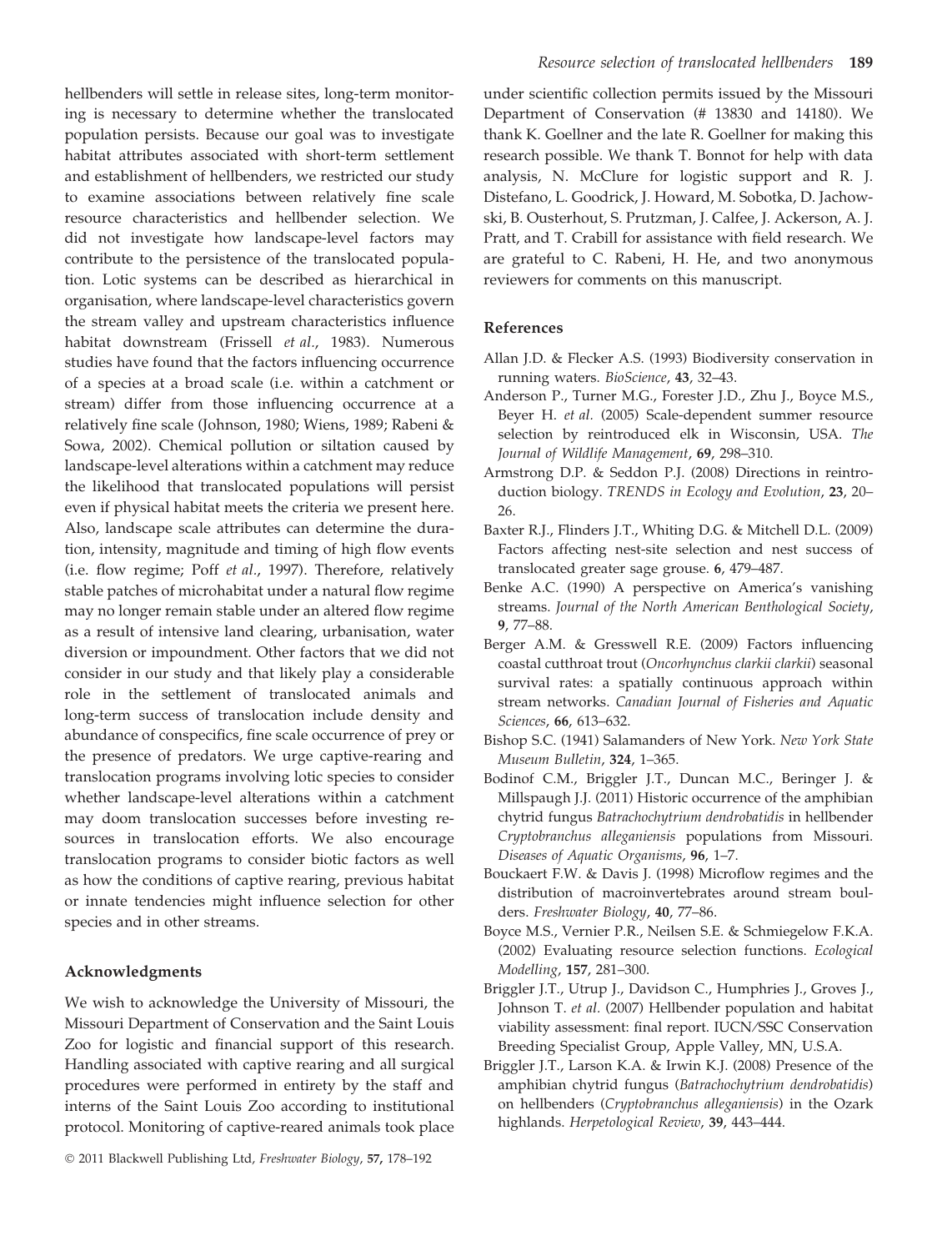- Burnham K.P. & Anderson D.R. (2002) Model Selection and Multimodel Inference: A Practical Information-Theoretic Approach. Springer Science, New York, NY, U.S.A.
- Cooper A.B. & Millspaugh J.J. (1999) The application of discrete choice models to wildlife resource selection studies. Ecology, 80, 566–575.
- Cooper A.B. & Millspaugh J.J. (2001) Accounting for variation in resource availability and animal behavior in resource selection studies. In: Radio Tracking and Animal Populations (Eds J.J. Millspaugh & J.M. Marzluff), pp. 243–273. Academic Press, San Diego, CA, U.S.A.
- Cope W.G. & Waller D.L. (1995) Evaluation of freshwater mussel relocation as a conservation and management strategy. Regulated Rivers: Research & Management, 11, 147–155.
- Federal Register (2010) Inclusion of the hellbender, including the eastern hellbender and the Ozark hellbender, in Appendix III of the Convention on International Trade in Endangered Species of Wild Fauna and Flora (CITES). In: Federal Register (ed. Weber W.), V.75, No. 173, pp. 54579– 54585. U.S. Fish and Wildlife Service, Arlington.
- Foster R.L., Mcmillan A.M. & Roblee K.J. (2009) Population status of hellbender salamanders (Cryptobranchus alleganiensis) in the Allegheny River drainage of New York state. Journal of Herpetology, 43, 579–588.
- Frissell C.A., Liss W.J., Warren C.E. & Hurley M.D. (1983) A hierarchical framework for stream habitat classification: viewing streams in a watershed context. Environmental Management, 10, 199–214.
- Gall B.G. & Mathis A. (2010) Innate predator recognition and the problem of introduced trout. Ethology, 116, 47–58.
- Gates J.E., Stouffer J., Ronald H., Stauffer J., Jay R. & Hocutt C.H. (1985) Dispersal patterns of translocated Cryptobranchus alleganiensis in a Maryland stream. Journal of Herpetology, 19, 436–438.
- Grobman A.B. (1943) Notes on salamanders with the description of a new species of Cryptobranchus alleganiensis. Occasional Papers of the Museum of Zoology, University of Michigan, 470, 1–13.
- Harig A.L. & Fausch K.D. (2002) Minimum habitat requirements for establishing translocated cutthroat trout populations. Ecological Applications, 12, 535–551.
- Heino J., Virkkala R. & Toivonen H. (2009) Climate change and freshwater biodiversity: detected patterns, future trends and adaptations in northern regions. Biological Reviews of the Cambridge Philosophical Society, 84, 39–54.
- Hillis R.E. & Bellis E.D. (1971) Some aspects of the ecology of the hellbender Cryptobranchus alleganiensis alleganiensis, in a Pennsylvania stream. Journal of Herpetology, 5, 121– 126.
- Hoffman A.L., Olden J.D., Monroe J.B., Poff N.L., Wellnitz T. & Wiens J.A. (2006) Current velocity and habitat patchiness shape stream herbivore movement. Oikos, 115, 358–368.
- Howard J.K. & Cuffey K.M. (2003) Freshwater mussels in a California north coast range river: occurrence, distribution,

and controls. Journal of the North American Benthological Society, 22, 63–77.

- Humphries W.J. & Pauley T.K. (2005) Life history of the hellbender, Cryptobranchus alleganiensis, in a West Virginia stream. American Midland Naturalist, 154, 135–142.
- Jachowski D.S., Millspaugh J.J., Biggins D.E., Livieri T.L., Matchett M.R. & Rittenhouse C.D. (2011) Resource selection by black-footed ferrets in South Dakota and Montana. Natural Areas Journal, 31, 218–225.
- Jaeger M.E., Zale A.V., Mcmahon T.E. & Schmitz B.J. (2005) Seasonal movements, habitat use, aggregation, exploitation, and entrainment of saugers in the Lower Yellowstone River: an empirical assessment of factors affecting population recovery. North American Journal of Fisheries Management, 25, 1550–1568.
- Jelks H.L., Walsh S.J., Burkhead N.M., Contreras-Balderas S., Diaz-Pardo E., Hendrickson D.A. et al. (2008) Conservation status of imperiled North American freshwater and diadromous fishes. Fisheries, 33, 372–407.
- Johnson D.H. (1980) The comparison of usage and availability measurements for evaluating resource preferences. Ecology, 61, 65–71.
- Joyce L. (2009) Movement patterns, home range and habitat selection by Kakapo (Strigops habroptilus, Gray 1845) following translocation to Pearl Island, southern New Zealand. University of Otago, New Zealand.
- Kawamichi T. & Ueda H. (1998) Spawning at nests of extralarge males in the giant salamander Andrias japonicus. Journal of Herpetology, 32, 133–136.
- Malmqvist B. & Rundle S. (2002) Threats to the running water ecosystems of the world. Environmental Conservation, 29, 134–153.
- Mather M.E. & Stein R.A. (1993) Direct and indirect effects of fish predation on the replacement of a native crayfish by an invading congener. Canadian Journal of Fisheries and Aquatic Sciences, 50, 1279–1288.
- Mayasich J., Grandmaison D. & Phillips C. (2003) Eastern hellbender status assessment report. NRRI/TR-2003/09. U.S. Fish and Wildlife Service.
- Michel P., Dickenson K.J.M., Barratt B.I.P. & Jamieson I.G. (2010) Habitat selection in reintroduced bird populations: a case study of Steward Island robins and South Island saddlebacks on Ulva Island. New Zealand Journal of Ecology, 34, 237–246.
- Murray S. & Innes J.L. (2009) Effects of environment on fish species distributions in the Mackenzie River drainage basin of northeastern British Columbia, Canada. Ecology of Freshwater Fish, 18, 183–196.
- Nickerson M.A. & Briggler J.T. (2007) Harvesting as a factor in population decline of a long-lived salamander; the Ozark hellbender, Cryptobranchus alleganiensis bishopi Grobman. Applied Herpetology, 4, 207–216.
- Nickerson M.A. & Mays C.E. (1973a) The Hellbenders: North American ''Giant Salamanders''. Milwaukee Public Museum Press, Milwaukee, WI, U.S.A.

<sup>© 2011</sup> Blackwell Publishing Ltd, Freshwater Biology, 57, 178-192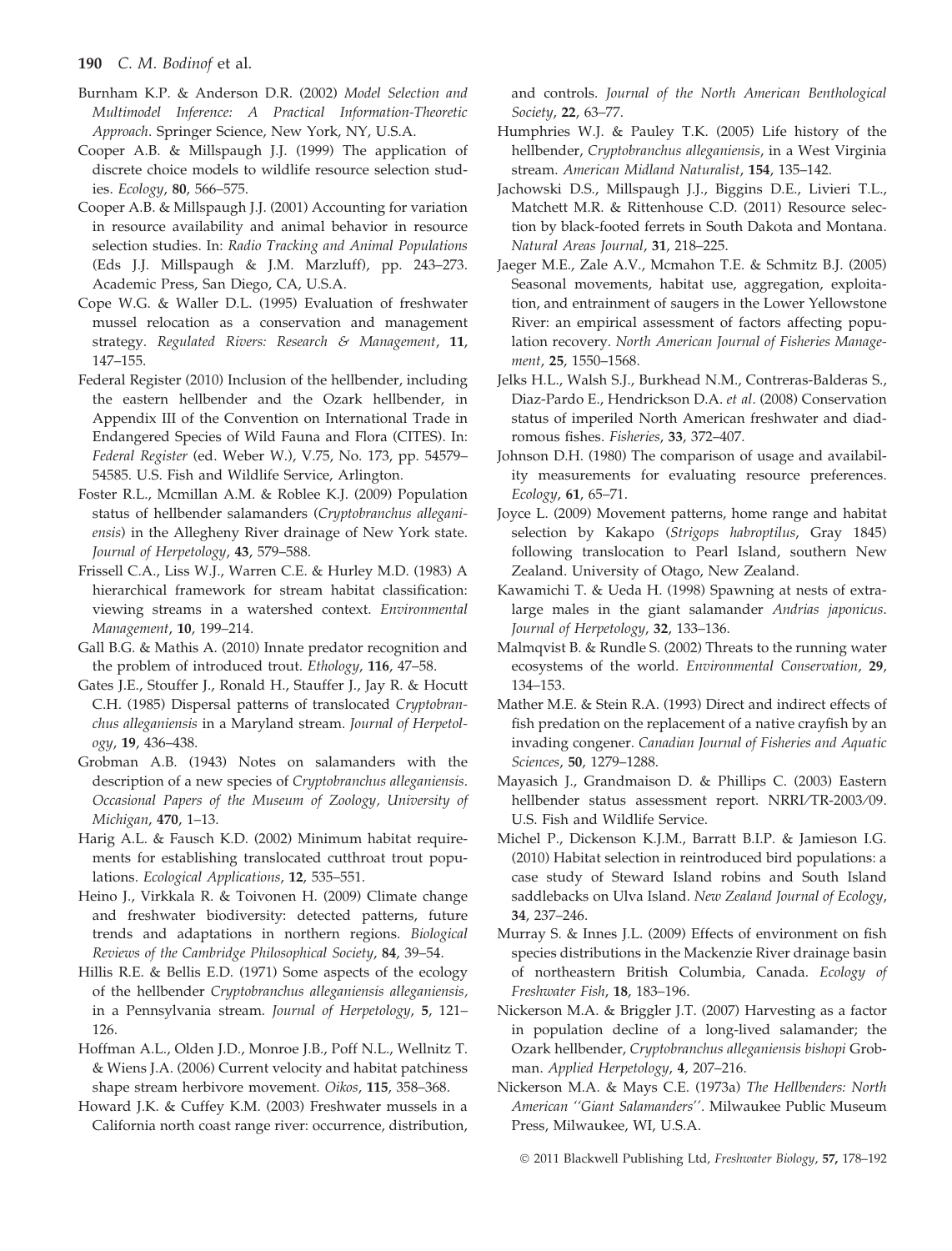Nickerson M.A. & Mays C.E. (1973b) A study of the Ozark hellbender Cryptobranchus alleganiensis bishopi. Ecology, 54, 1163–1165.

Oakleaf J.K., Murray D.L., Oakleaf J.R., Bangs E.E., Mack C.M., Smith D.W. et al. (2006) Habitat selection by recolonizing wolves in the northern Rocky Mountains of the United States. The Journal of Wildlife Management, 70, 554–563.

Olden J.D., Kennard M.J., Lawler J.J. & Poff N.L. (2010) Challenges and opportunities in implementing managed relocation for conservation of freshwater species. Conservation Biology, 25, 40–47.

Peterson C.L. (1988) Breeding activities of the hellbender in Missouri. Herpetological Review, 19, 28–29.

Peterson C.L. & Wilkinson R.F. (1996) Home range size of the hellbender (Cryptobranchus alleganiensis) in Missouri. Herpetological Review, 27, 2.

Peterson C.L., Reed J.W. & Wilkinson R.F. (1989) Seasonal food habits of Cryptobranchus alleganiensis (Caudata: Cryptobranchidae). The Southwestern Naturalist, 34, 348–441.

Petokas P.J., Rogers J., Kratochvil P. & Sterngold N. (2006) Preliminary report on the distribution, habitat, and food preferences of juvenile and adult eastern hellbenders (Cryptobranchus alleganiensis alleganiensis) in northcentral Pennsylvania. Journal of the Pennsylvania Academy of Science, 79, 120.

Poff N.L., Allan J.D., Bain M.B., Karr J.R., Prestegaard K.L., Richter B.D. et al. (1997) The natural flow regime. BioScience, 47, 769–784.

Porath M.T., Blasius H.B., Conn J.A., Young K.L. & Jacks L.S. (2010) Evaluating translocation of the Apache trout (Oncorhynchus apache) to nonhistorical renovated streams. The Southwestern Naturalist, 55, 229–239.

Rabeni C.F. & Sowa S.P. (2002) A landscape approach to managing the biota of rivers and streams. In: Integrating Landscape Ecology into Natural Resource Management (Eds J. Liu & W.W. Taylor), pp. 114–142. Cambridge University Press, Cambridge, U.K.

Ricciardi A. & Rasmussen J.B. (1999) Extinction rates of North American freshwater fauna. Conservation Biology, 13, 1220– 1222.

Rittenhouse C.D., Millspaugh J.J., Hubbard M.W. & Sheriff S.L. (2007) Movements of translocated and resident threetoed box turtles. Journal of Herpetology, 41, 115–121.

Rust P.J. (2010) Translocation of prespawn adult Kootenai River white sturgeon. Journal of Applied Ichthyology, 27, 450– 453.

Stamps J.A. & Swaisgood R.R. (2007) Someplace like home: experience, habitat selection and conservation biology. Applied Animal Behaviour Science, 102, 392–409.

Statzner B. & Higler B. (1986) Stream hydraulics as a major determinant of benthic invertebrate zonation patterns. Freshwater Biology, 16, 127–139.

Stuart S.N., Chanson J.S., Cox N.A., Young B.E., Rodrigues A.S.L., Fischman D.L. et al. (2004) Status and trends of amphibian declines and extinctions worldwide. Science, 306, 1783–1786.

Taber C.A., Wilkinson R.F. Jr & Topping M.S. (1975) Age and growth of hellbenders in the Niangua River, Missouri. Copeia, 4, 633–639.

Taylor C.A., Warren M.L., Fitzpatrick J.R., Hobbs H.H., Jezerinac R.F., Pflieger W.L. et al. (1996) Conservation status of crayfishes of the United States and Canada. Fisheries, 21, 25–38.

Townsend C.R., Dolédec S. & Scarsbrook M.R. (1997) Species traits in relation to temporal and spatial heterogeneity in streams: a test of habitat templet theory. Freshwater Biology, 37, 367–387.

Usio N. (2007) Endangered crayfish in northern Japan: distribution, abundance and microhabitat specificity in relation to stream and riparian environment. Biological Conservation, 134, 517–526.

Wang X.-M., Zhang K.-J., Wang Z.-H., Ding Y.-Z., Wu W. & Huang S. (2004) The decline of the Chinese giant salamander Andrias davidianus and implications for its conservation. Oryx, 38, 197–202.

Wentworth C.K. (1922) A scale of grade and class terms for clastic sediments. Journal of Geology, 30, 377–392.

Wheeler B.A. (2007) The Status, Distribution, and Habitat of Cryptobranchus alleganiensis bishopi in Arkansas. PhD. Arkansas State University, Jonesboro, AR, U.S.A.

Wheeler B.A., Prosen E., Mathis A. & Wilkinson R.F. (2003) Population declines of a long-lived salamander: a 20+ -year study of hellbenders, Cryptobranchus alleganiensis. Biological Conservation, 109, 151–156.

White G.C. & Garrott R.A. (1990) Analysis of Wildlife Radio-Tracking Data. Academic Press, San Diego, CA, U.S.A.

Wiens J.A. (1970) Effects of early experience on substrate pattern selection in Rana aurora tadpoles. Copeia, 3, 543–548.

Wiens J.A. (1972) Anuran habitat selection: early experience on substrate selection in Rana cascadae tadpoles. Animal Behaviour, 20, 218–220.

Wiens J.A. (1989) Spatial scaling in ecology. Functional Ecology, 3, 385–397.

Williams D.R., Gates J.R., Hocutt C.H. & Taylor G.J. (1981) The hellbender: a nongame species in need of management. Wildlife Society Bulletin, 9, 94–100.

Williams J.D., Warren M.L. Jr, Cummings K.S., Harris J.L. & Neves R.J. (1993) Conservation status of freshwater mussels of the United States and Canada. Fisheries, 18, 6– 22.

### Supporting Information

Additional Supporting Information may be found in the online version of this article:

Table S1. Rankings of hypothesised models representing reach-scale resource utility for captive-reared Ozark hellbenders (Cryptobranchus alleganiensis bishopi) released at two sites on the North Fork of the White River, MO, U.S.A., 2008–2009.

<sup>© 2011</sup> Blackwell Publishing Ltd, Freshwater Biology, 57, 178-192